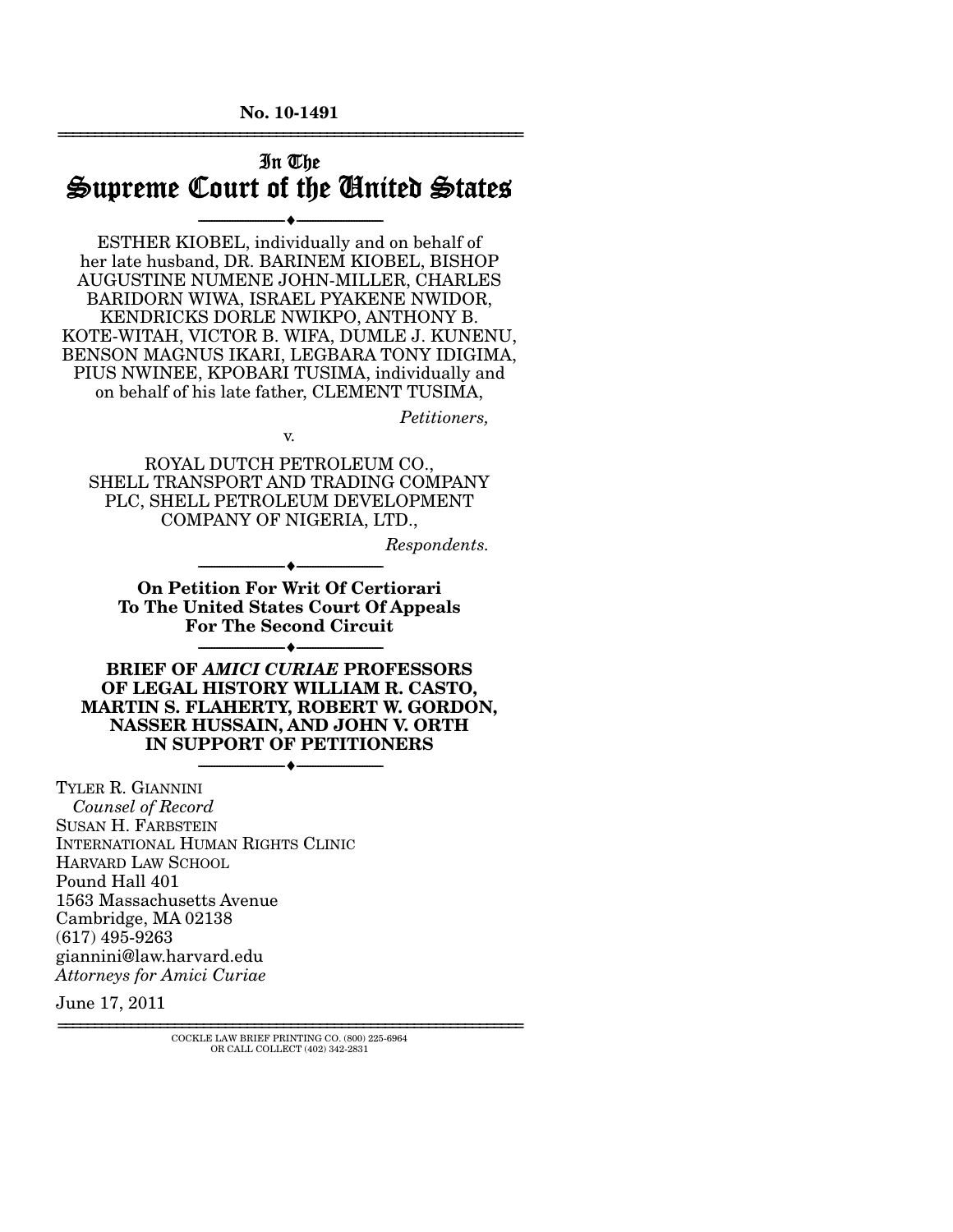# TABLE OF CONTENTS

Page

|                                                                                                                                                                               | $\mathbf{i}$   |
|-------------------------------------------------------------------------------------------------------------------------------------------------------------------------------|----------------|
|                                                                                                                                                                               | iii            |
| INTERESTS OF THE AMICI CURIAE                                                                                                                                                 | 1              |
| SUMMARY OF ARGUMENT                                                                                                                                                           | $\overline{2}$ |
|                                                                                                                                                                               | 5              |
| I. THE TEXT, PURPOSE, AND HISTORY<br>OF THE ALIEN TORT STATUTE<br>SHOW THAT CONGRESS DID NOT<br>INTEND TO EXEMPT ANY CLASS OF                                                 | 5              |
| A. The Framers Intended the Alien Tort<br>Statute to Provide Aliens With a<br>Broad Remedy for Violations of the                                                              | 6              |
| B. The Text of the Alien Tort Statute<br>Specifies a Class of Plaintiffs But<br>Does Not Limit the Defendants<br>Against Whom the Remedy Can Be                               | 8              |
| II.<br>AS THE MODERN CORPORATION<br>EMERGED, COURTS USED DOMES-<br>TIC COMMON LAW TO ALLOCATE<br>LOSSES AGAINST CORPORATIONS<br>INJURIES COMMITTED<br><b>FOR</b><br><b>BY</b> |                |
|                                                                                                                                                                               | 9              |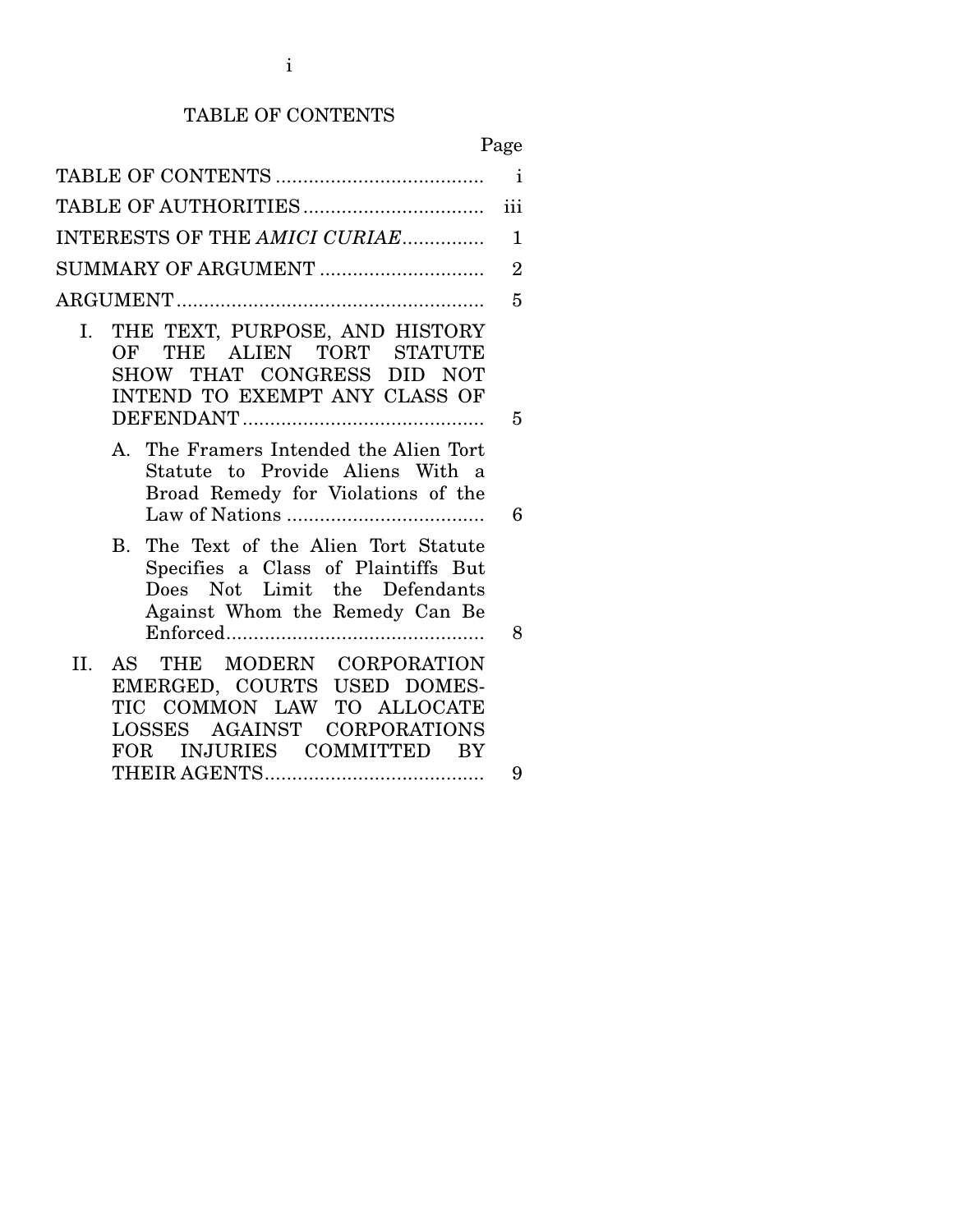# TABLE OF CONTENTS – Continued

Page

| А. | Historically, Courts Employed Domes-<br>tic Common Law to Allocate Damages<br>to Juridical Entities for Violations of                                                               | 12 |
|----|-------------------------------------------------------------------------------------------------------------------------------------------------------------------------------------|----|
|    | 1. Before the time of the Alien Tort<br>Statute, the East India Company<br>was sued for its agents' torts in<br>violation of the law of nations                                     | 13 |
|    | 2. At the time of the Alien Tort Stat-<br>ute, ships and ship owners were<br>held liable for captains' offenses<br>against the law of nations based<br>on domestic legal principles | 16 |
|    | B. Corporate Liability for the Modern<br>Corporation Developed as the Means<br>of Allocating Losses for Torts Com-<br>mitted by Corporate Agents                                    | 19 |
|    | 1. As private business corporations<br>emerged, so did corporate liability<br>under the domestic common law                                                                         | 20 |
|    | 2. Corporate liability is not a norm of<br>conduct, but a principle of loss<br>allocation to juridical principals                                                                   | 22 |
|    |                                                                                                                                                                                     | 24 |
|    |                                                                                                                                                                                     |    |

## APPENDIX A

|--|--|--|--|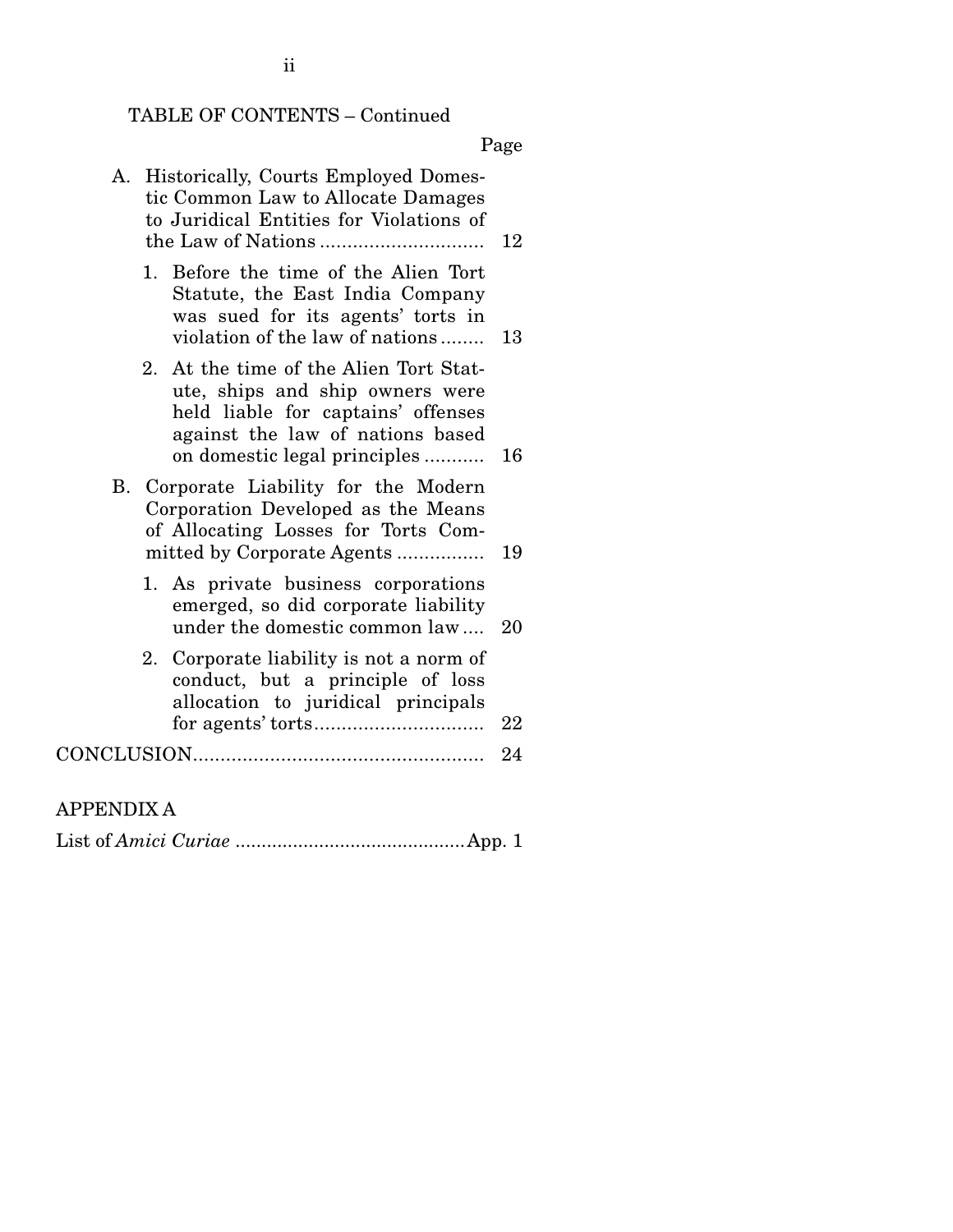# TABLE OF AUTHORITIES

Page(s)

# CASES

| Adams v. Wiscasset Bank, 1 Me. 361 (Maine                                                      |
|------------------------------------------------------------------------------------------------|
| Bank of Columbia v. Patterson's Adm'r, 11 U.S.                                                 |
| <i>Bolchos v. Darrel</i> , 3 F. Cas. 810, (No. 1,607) (D.                                      |
| Booth v. L'Esperanza, 3 F. Cas. 885, (No. 1,647)                                               |
| Chestnut Hill & Springhouse Tpk. Co. v. Rutter,<br>4 Serg. & Rawle 6 (Pa. 1818)20, 22, 23      |
| Chisholm v. Georgia, 2 U.S. (2 Dall.) 419 (1793)7                                              |
| <i>Dean v. Angus, 7 F. Cas. 297, (No. 3,702) (Adm.</i>                                         |
|                                                                                                |
| Doss v. Secretary of State for India in Council,                                               |
| <i>Dutton v. Howell</i> , (1693) 1 Eng. Rep. 17 (H.L.)16                                       |
| Eachus v. Trustees of the Illinois & Michigan                                                  |
| The General Steam Navigation Co. v. Guillou,<br>$(1843)$ 152 Eng. Rep. 1061; 11 M. & W. 877 23 |
| Head & Amory v. Providence Ins. Co., 6 U.S.                                                    |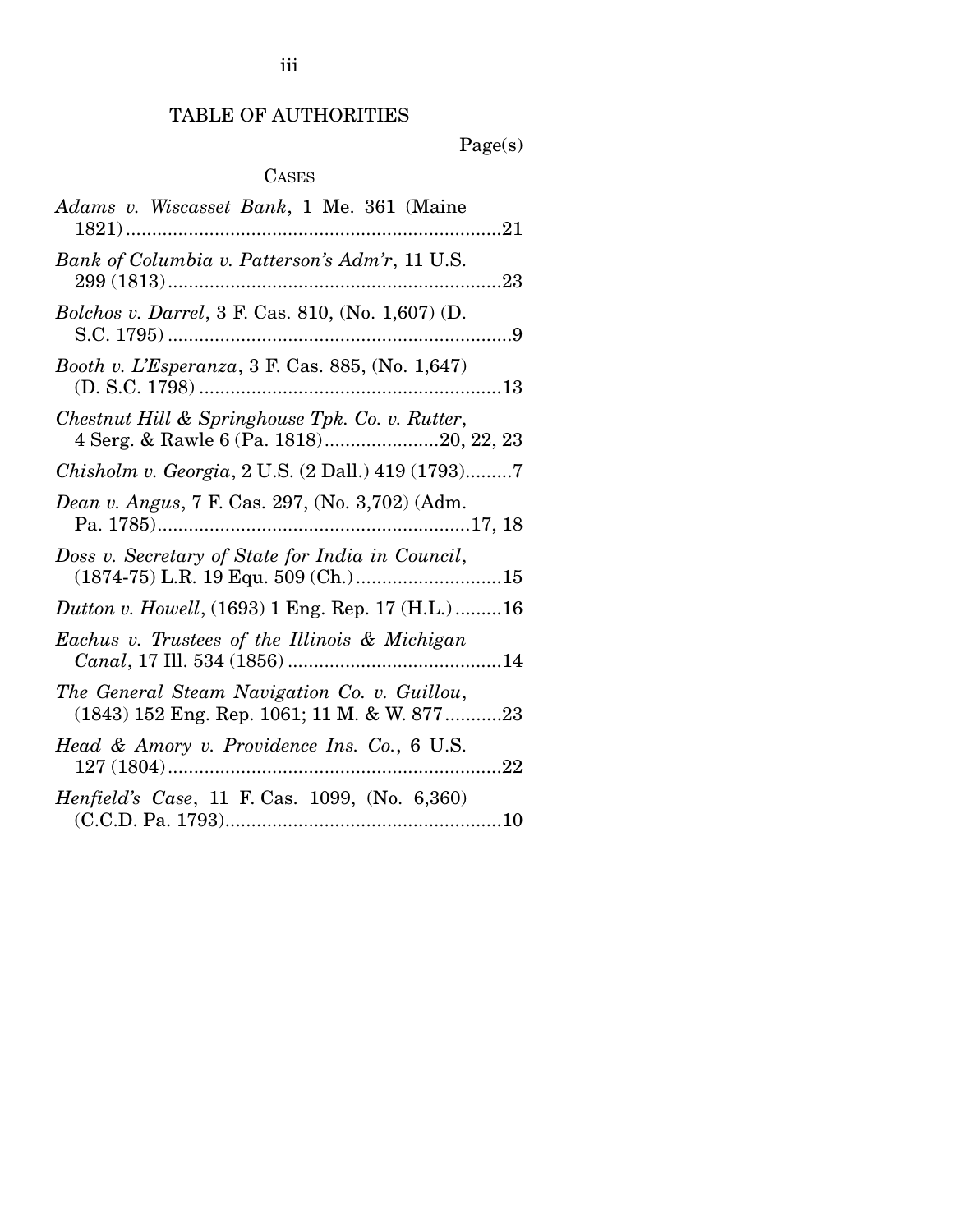| Page(s)                                                                                                                                   |
|-------------------------------------------------------------------------------------------------------------------------------------------|
| Kiobel v. Royal Dutch Petroleum Co., 621 F.3d<br>111 (2d Cir. 2010), reh'g denied, No. 06-4800-<br>CV, 2011 WL 338048, 2011 WL 338151 (2d |
| The Little Charles, 26 F. Cas. 979, (No. 15,612)                                                                                          |
| The Lively, 15 F. Cas. 631, (No. 8,403) (C.C.D.                                                                                           |
| The Malek Adhel, 43 U.S. (2 How.) 210 (1844) 18, 19                                                                                       |
| The Marianna Flora, 24 U.S. (11 Wheat.) 1                                                                                                 |
| The Mary Ford, 3 U.S. (3 Dall.) 188 (1796) 11, 13                                                                                         |
| McCready v. Philadelphia Guardians of Poor, 9                                                                                             |
| Moodalay v. The East India Company, (1785)<br>28 Eng. Rep. 1245 (Ch.); 1 Bro. C.C. 469  14, 15                                            |
| Mostyn v. Fabrigas, $(1774)$ 98 Eng. Rep. 1021                                                                                            |
| <i>Moxon v. The Fanny</i> , 17 F. Cas. 942, (No. 9,895)                                                                                   |
| Nabob of Arcot v. The East India Company,<br>(1793) 29 Eng. Rep. 841 (Ch.); 4 Bro. C.C.                                                   |
| The Nancy, 4 F. Cas. 171, (No. 1,898) (D. S.C.                                                                                            |
| <i>The Palmyra</i> , 25 U.S. (12 Wheat.) 1 (1827)17, 18                                                                                   |
| The Paquete Habana, 189 U.S. 453 (1903)13                                                                                                 |

iv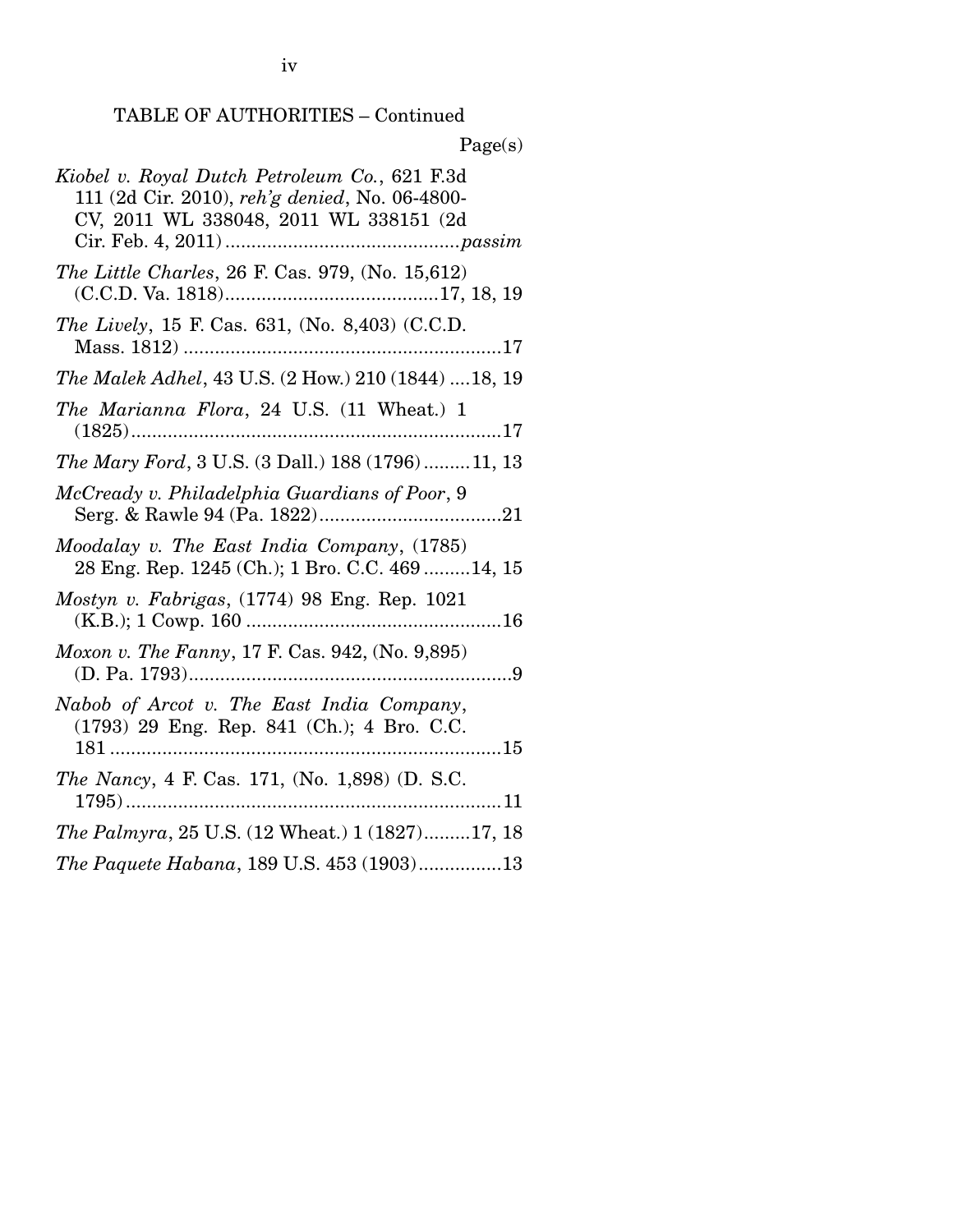| Page(s)                                                                                            |
|----------------------------------------------------------------------------------------------------|
| Purviance v. Angus, 1 U.S. (1 Dall.) 180 (Pa.                                                      |
| The Resolution, 2 U.S. (2 Dall.) 1 (Fed. App. Pa.                                                  |
| Respublica v. De Longchamps, 1 U.S. (1 Dall.)                                                      |
| Riddle v. Proprietors of Merrimack River Locks<br>& Canals, 7 Mass. 169 (1810)20, 21               |
| Romero v. Drummond Co., Inc., 552 F.3d 1303                                                        |
| Russell v. The Men of Devon, 100 Eng. Rep. 359                                                     |
| Seton, Maitland & Co. v. Low, 1799 WL 511                                                          |
| Shelling v. Farmer, (1725) 93 Eng. Rep. 756; 1                                                     |
| The Case of Thomas Skinner, Merchant v. The<br>East India Company, (1666) 6 State Trials           |
| Smith v. Bank of Washington, 5 Serg. & Rawle                                                       |
| Sosa v. Alvarez-Machain, 542 U.S. 692 (2004)  passim                                               |
| Talbot v. Commanders & Owners of Three Brigs,<br>1 U.S. (1 Dall.) 95 (Pa. Err. & App. 1784) 11, 18 |
| Talbot v. Jansen, 3 U.S. (3 Dall.) 133 (1795)11                                                    |
| Tel-Oren v. Libyan Arab Republic, 726 F.2d 774                                                     |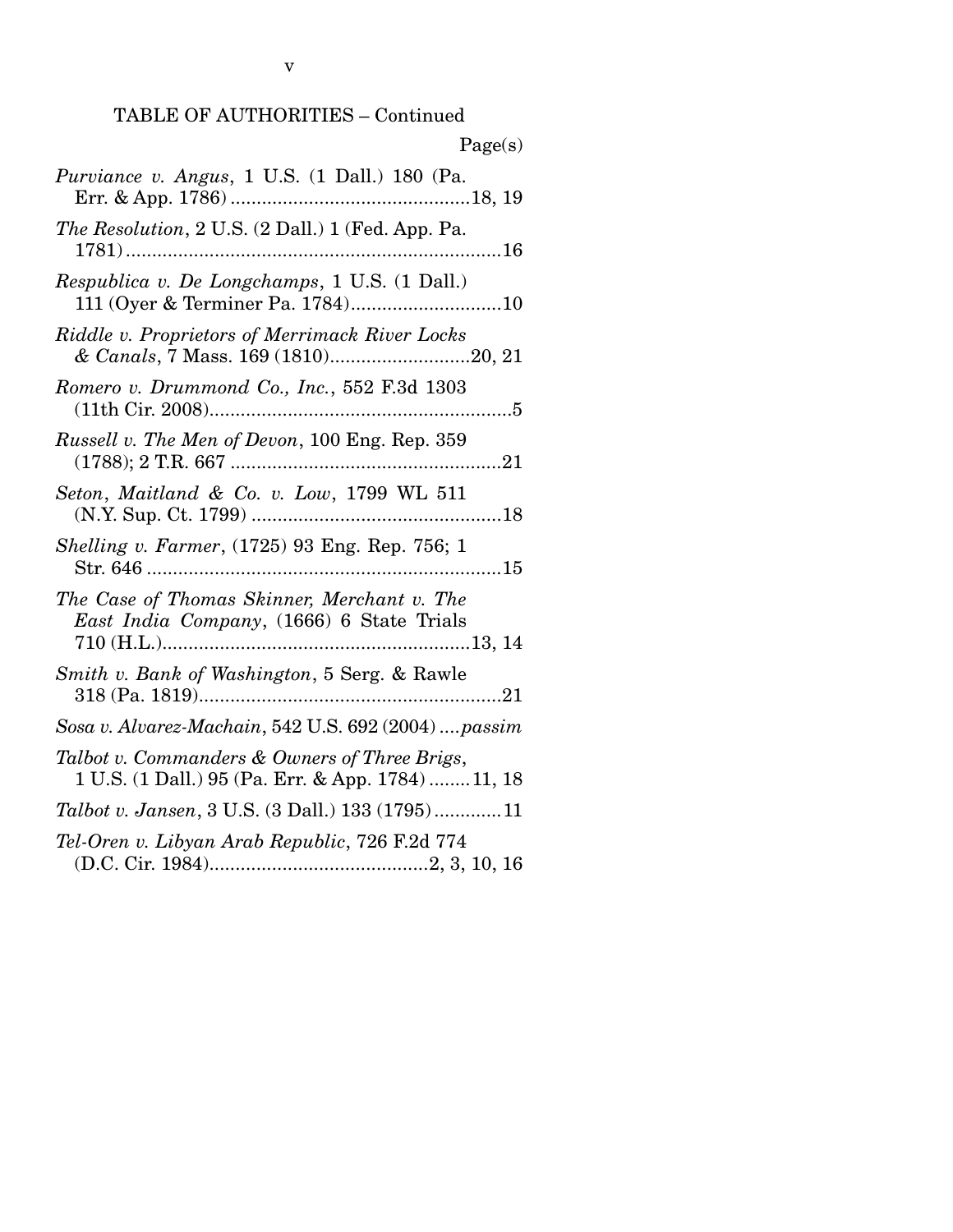| Page(s)                                                                                                                                         |
|-------------------------------------------------------------------------------------------------------------------------------------------------|
| Townsend v. Susquehanna Tpk. Rd. Co., 6                                                                                                         |
| Wilson v. Rockland Mfg. Co., 2 Del. 67 (Del.                                                                                                    |
| <b>U.S. STATUTES</b>                                                                                                                            |
| Alien Tort Statute, 28 U.S.C. § 1350 1, 2, 6, 8                                                                                                 |
| An Act to Establish the Judicial Courts of the<br>United States, ch. 20, § 9, 1 Stat. 73 (1789)2                                                |
| An Act to Prohibit the Importation of Slaves<br>into any Port or Place Within the Jurisdic-<br>tion of the United States, 2 Stat. 426 (1807) 19 |
| <b>OTHER AUTHORITIES</b>                                                                                                                        |
|                                                                                                                                                 |
|                                                                                                                                                 |
| 1 A. Grey, Debates of the House of Commons<br>From the Year 1667 to the Year 1694 (1769)14                                                      |
| 3 The Debates in the Several State Conven-<br>tions on the Adoption of the Federal Consti-                                                      |
| 4 William Blackstone, Commentaries on the                                                                                                       |
| 21 Journals of the Continental Congress 1137                                                                                                    |
|                                                                                                                                                 |

|  |  |  | The Act for the Abolition of the Slave Trade, |  |
|--|--|--|-----------------------------------------------|--|
|  |  |  |                                               |  |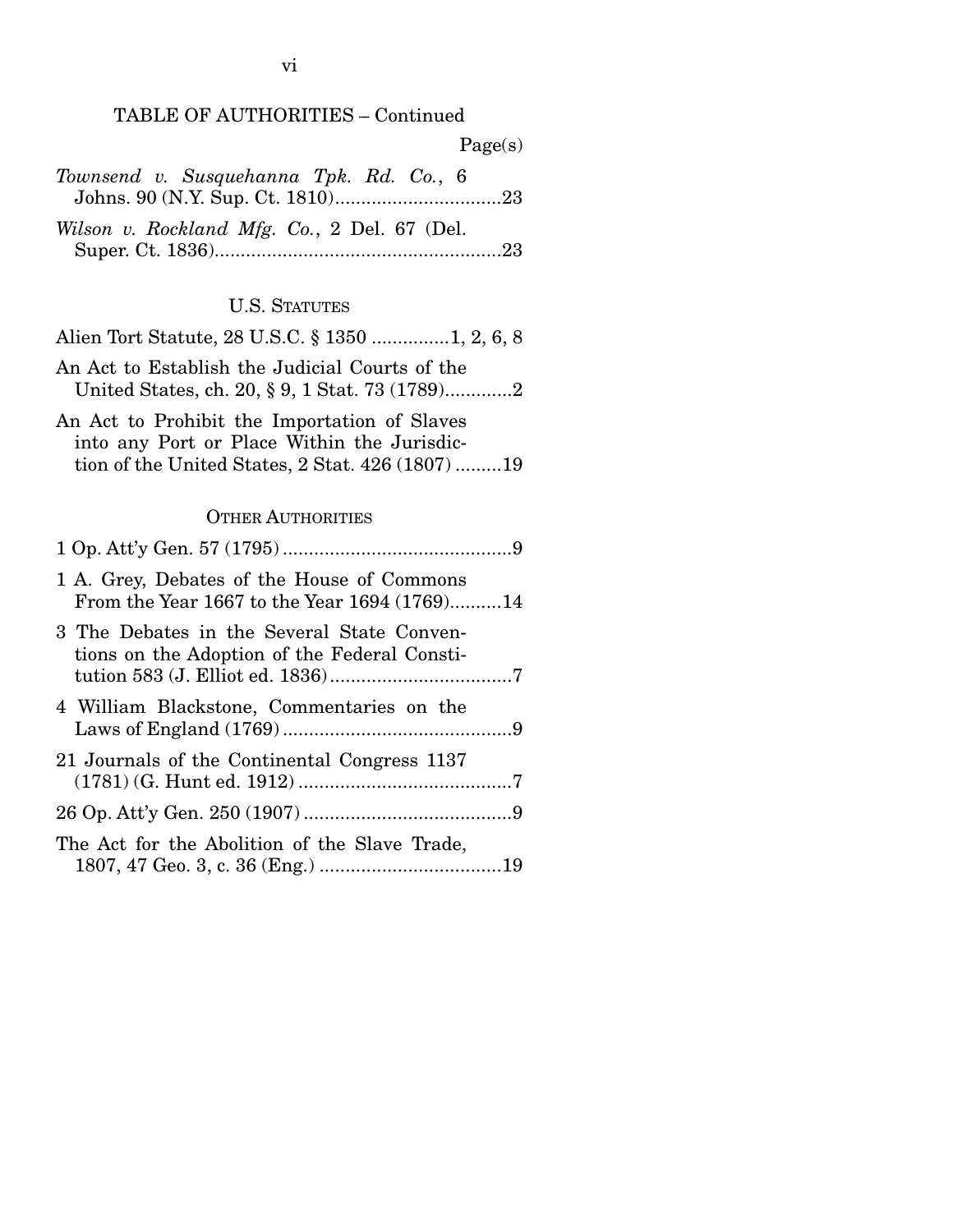|                                                                                                                                                                    | Page(s)    |
|--------------------------------------------------------------------------------------------------------------------------------------------------------------------|------------|
| Joseph K. Angell & Samuel Ames, Treatise on<br>the Law of Private Corporations Aggregate                                                                           |            |
| William R. Casto, The Federal Courts' Protective<br>Jurisdiction Over Torts Committed in Viola-<br>tion of the Law of Nations, 18 Conn. L. Rev.<br>$467(1986)$     |            |
| William R. Casto, The Origins of Federal<br>Admiralty Jurisdiction in an Age of Priva-<br>teers, Smugglers, and Pirates, 37 Am. J.<br>Legal Hist. 117 (1993)<br>17 |            |
| William S. Dodge, The Historical Origins of<br>the Alien Tort Statute: A Response to the<br>"Originalists," 19 Hastings Int'l & Comp. L.                           |            |
| James Grant, A practical treatise on the law of<br>corporations in general (1854)                                                                                  | 23         |
| Oliver Wendell Holmes, Jr., The Common Law,                                                                                                                        | $\dots 12$ |
| Morton J. Horwitz, The Transformation of                                                                                                                           |            |
| Nasser Hussain, The Jurisprudence of Emer-                                                                                                                         |            |
| W. Page Keeton et al., Prosser & Keeton on                                                                                                                         |            |
| James Madison, Journal of the Constitutional                                                                                                                       |            |

## $\mathbf{D}_{\mathbf{z}}$  as  $(x)$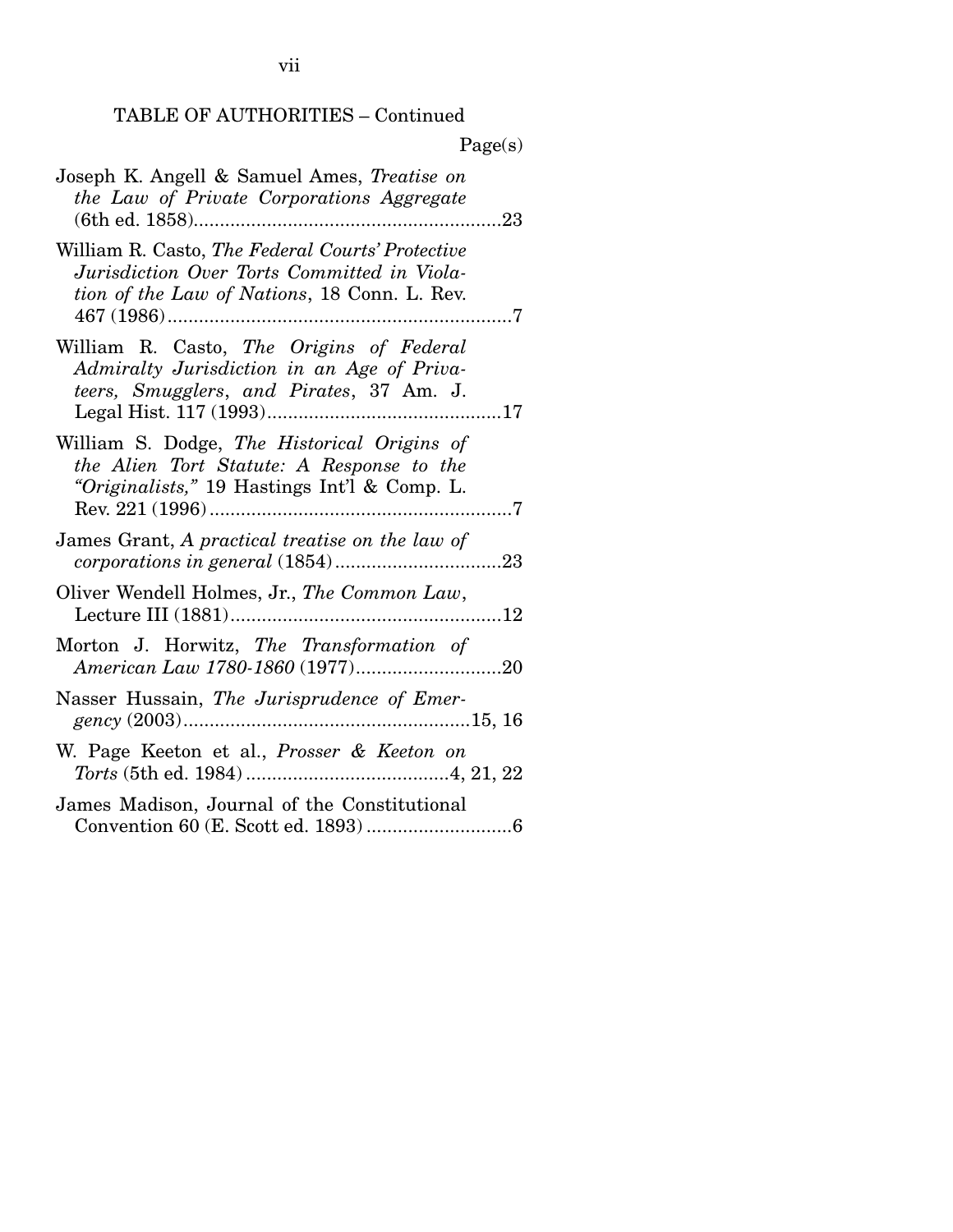viii

#### TABLE OF AUTHORITIES – Continued

Page(s)

Rome Statute of the International Criminal Court, July 17, 1998, 2187 U.N.T.S. 3 .................... 11

Gary T. Schwartz, *The Character of Early American Tort Law*, 36 UCLA L. Rev. 641 (1989) ....................................................................... 20

Henry Wheaton, *Elements of International Law*, Part First § 1 (8th ed. 1866) .......................... 11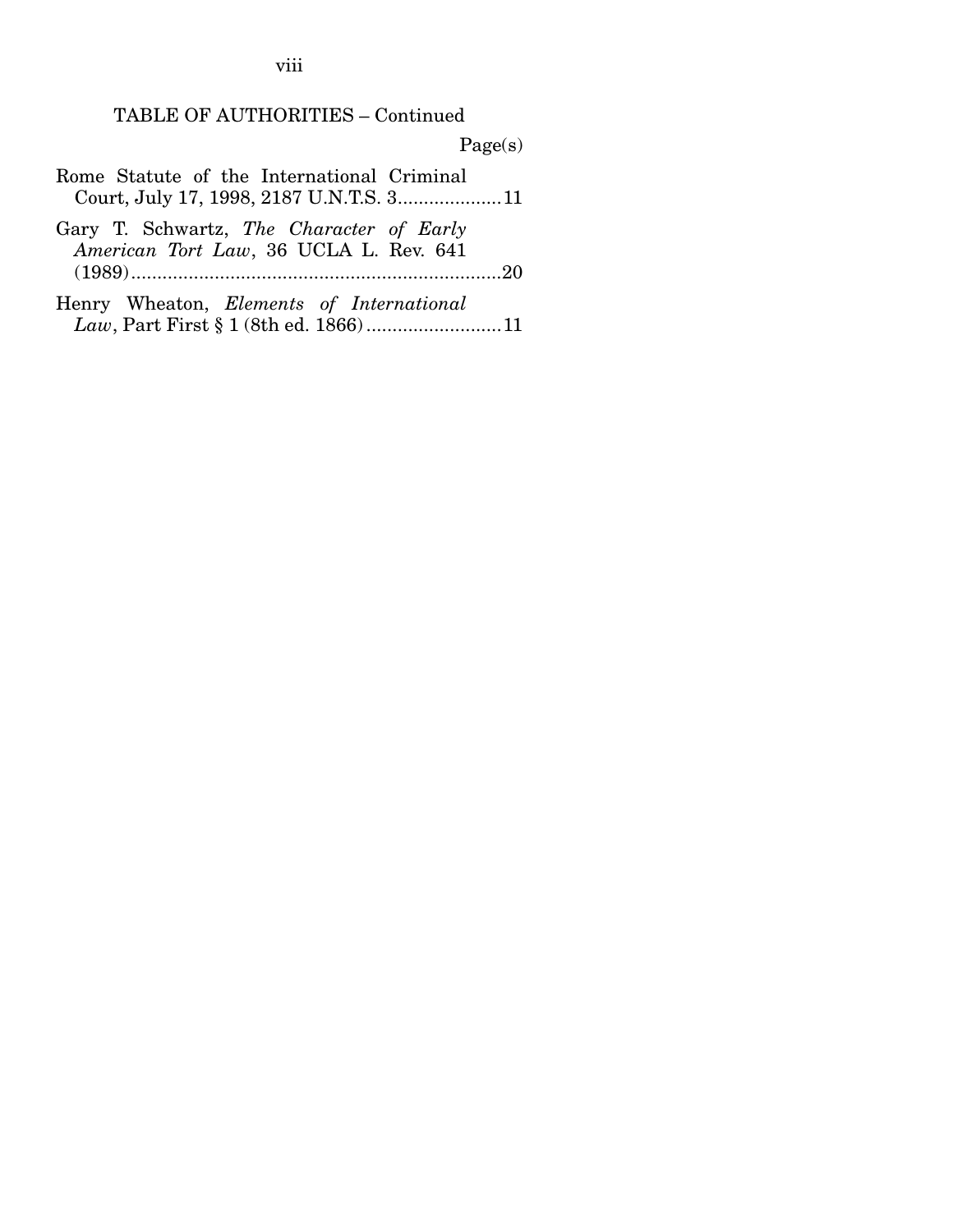#### **INTERESTS OF THE** *AMICI CURIAE*

*Amici curiae* respectfully submit this brief pursuant to Supreme Court Rule 37 in support of Petitioners.1 *Amici* (listed in the Appendix) are professors of legal history who have an interest in the proper understanding and interpretation of the Alien Tort Statute ("ATS"), 28 U.S.C. § 1350, and of this Court's decision in *Sosa v. Alvarez-Machain*, 542 U.S. 692 (2004). Among the *amici* are several who filed an *amicus curiae* brief in *Sosa*, 2 the position of which this Court adopted in Part III of its opinion. *See id.* at 713- 14. The Second Circuit's majority opinion in *Kiobel v. Royal Dutch Petroleum Co.*, 621 F.3d 111 (2d Cir. 2010), *reh'g denied*, No. 06-4800-CV, 2011 WL 338048, 2011 WL 338151 (2d Cir. Feb. 4, 2011), rejected the proposition that corporations may be held liable under the ATS for torts in violation of international law. *Amici* respectfully submit this brief to urge that this Court grant certiorari because the text, history, and purpose of the ATS show otherwise.

--------------------------------- ♦ ---------------------------------

<sup>&</sup>lt;sup>1</sup> Counsel of record for all parties received notice at least ten days prior to the due date of the *amici*'s intention to file this brief. The parties have consented to the filing of this brief, and such consents have been lodged with the Court. No counsel for a party authored this brief in whole or in part, and no such counsel or party made a monetary contribution intended to fund the preparation or submission of this brief. No persons other than the *amici* or their counsel made a monetary contribution to this brief 's preparation or submission.

<sup>2</sup> The *amici* who have joined both briefs are William R. Casto, Robert W. Gordon, and John V. Orth.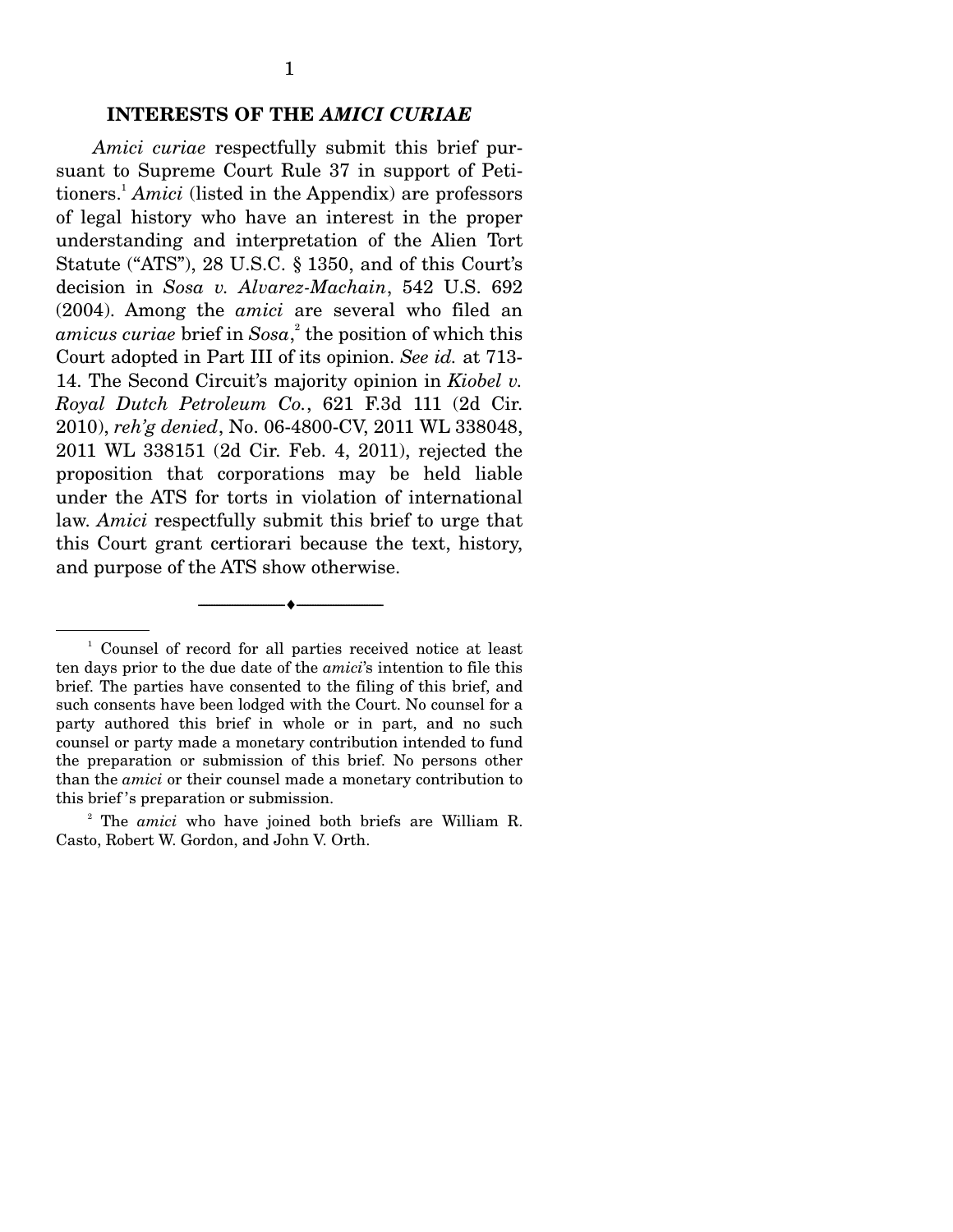In *Sosa*, this Court recognized the importance of the historical record with regards to analysis of the Alien Tort Statute ("ATS"), 28 U.S.C.  $\S 1350$ . *Sosa v. Alvarez-Machain*, 542 U.S. 692, 714-20 (2004). Congress adopted the ATS to provide plaintiffs a meaningful domestic remedy in federal court for violations of the law of nations. Creating a special exemption for corporate defendants as the Second Circuit did in *Kiobel v. Royal Dutch Petroleum Co.*, 621 F.3d 111 (2d Cir. 2010), *reh'g denied*, No. 06-4800-CV, 2011 WL 338048, 2011 WL 338151 (2d Cir. Feb. 4, 2011), contradicts this original purpose of the statute as well as its plain text. In addition, the Second Circuit erred in concluding that "who is liable for what" is a matter of customary international law. *Id.* at 121-22. History shows that domestic law controlled such issues when considering violations of the law of nations. *See Tel-Oren v. Libyan Arab Republic*, 726 F.2d 774, 778 (D.C. Cir. 1984) (Edwards, J.,

<sup>3</sup> Section 9 of the First Judiciary Act, today known as the ATS, provided that the district courts "shall also have cognizance, concurrent with the courts of the several States, or the circuit courts, as the case may be, of all causes where an alien sues for a tort only in violation of the law of nations or a treaty of the United States." An Act to Establish the Judicial Courts of the United States ("Judiciary Act"), ch. 20, § 9, 1 Stat. 73, 77 (1789). With small changes, it is now codified in 28 U.S.C. § 1350, but it has never been suggested that any change has altered the scope of the original provision. Because this brief is concerned with the original understanding of the ATS, discussion refers to the original text.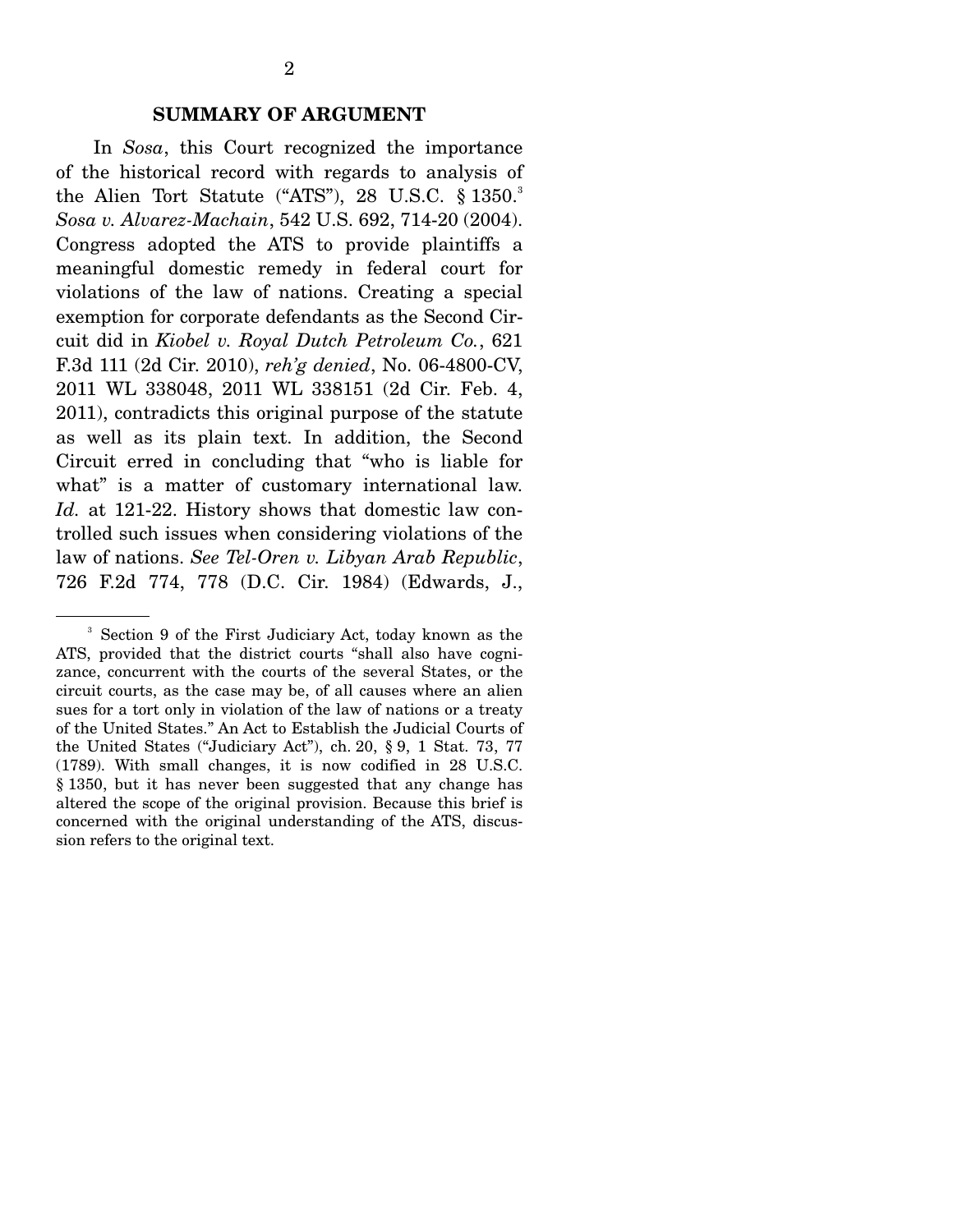concurring). Thus, as the modern corporation emerged, courts applied domestic law to determine questions of corporate liability and allocate damages to such entities.

 The First Congress enacted the ATS to afford a federal forum to discharge the duty of the nation, to avoid potentially hostile state courts, and to promote uniform interpretation when dealing with violations of the law of nations. Furthermore, the text of the ATS plainly places no limits on the type of defendant amenable to suit. The statute was intended to provide a meaningful civil remedy ("tort only") for "an alien." Thus, the statute restricts the identity of the plaintiff but not of the defendant. The statute also states that "all causes" are actionable for violations of international norms, which confirms the congressional intent to provide plaintiffs with broad remedies.

 A historical understanding of the nature of the international legal system demonstrates that the norms that defined prohibited conduct under the ATS were drawn from the law of nations while enforcement questions, such as which particular defendant would be assessed damages, were drawn from the domestic common law. Thus, when the ATS was adopted, as now, questions of civil liability for violations of international norms were left "to each nation to resolve." *Kiobel*, 621 F.3d at 152, 183-84 (Leval, J., concurring); *see Tel-Oren*, 726 F.2d at 778 (Edwards, J., concurring).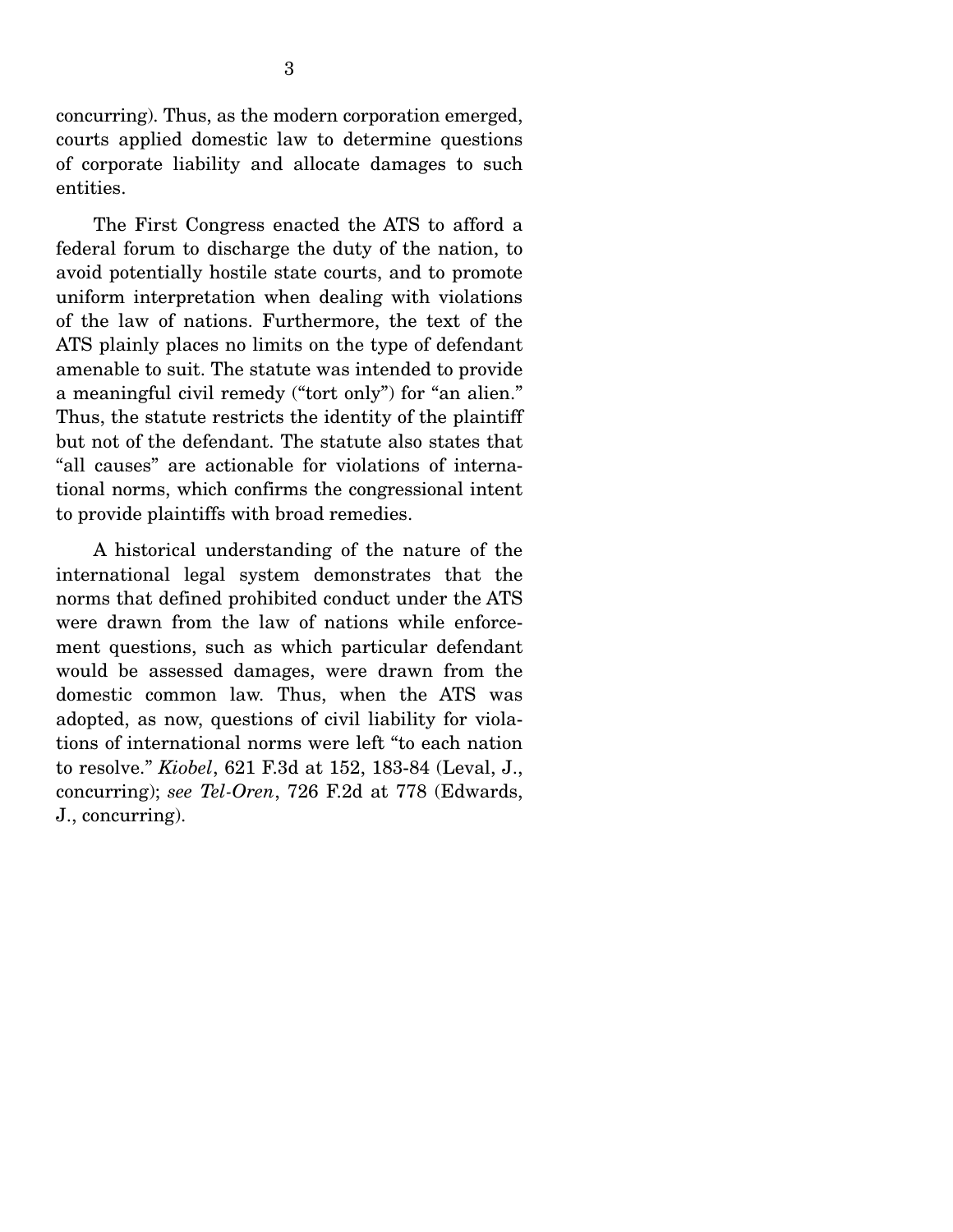The Second Circuit ignores this history of enforcement of the law of nations. *See Kiobel*, 621 F.3d at 119-20, 132-37 (relying on international tribunals to decide enforcement questions).<sup>4</sup> In contrast to the Second Circuit's ruling, the First Congress would have specifically understood that issues such as corporate liability, which is a form of loss allocation flowing from agency principles, $5$  were defined by the domestic common law. *Cf. Kiobel*, 621 F.3d at 148. Corporate liability developed as a doctrine of domestic common law, not as a conduct-regulating norm, to assess liability to the master for the servant's torts. *See* W. Page Keeton et al., *Prosser & Keeton on Torts* § 69, at 500 (5th ed. 1984). Courts historically used domestic law to address questions of allocating losses to juridical entities for violations of the law of nations. An examination of cases against such entities, including the East India Company and ships, indicates that early courts and jurists were familiar with allocating losses

<sup>4</sup> International tribunals did not exist when the ATS was adopted. Thus, Congress could not have intended courts to look to enforcement at the international level to resolve issues such as corporate liability. Despite the absence of international tribunals, juridical entities were held liable for violations of the law of nations in national courts before and after the passage of the ATS.

<sup>5</sup> Loss allocation is "a deliberate allocation of a risk. The losses caused by the torts of employees . . . are placed upon the employer because, having engaged in an enterprise . . . and sought to profit by it, it is just that he, rather than the innocent injured plaintiff should bear them; and because he is better able to absorb them, and to distribute them. . . ." W. Page Keeton et al., *Prosser & Keeton on Torts* § 69, at 500 (5th ed. 1984).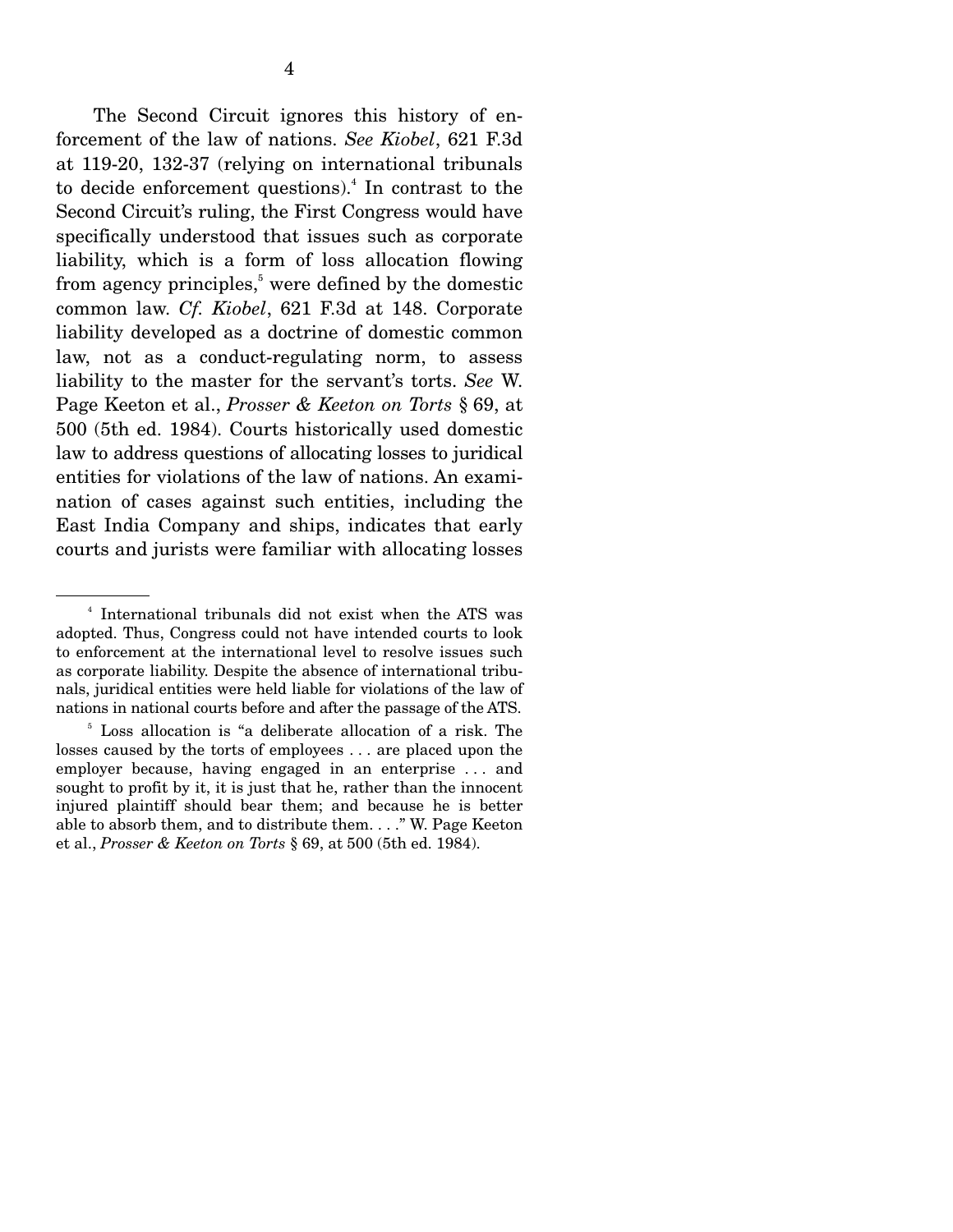to principals for their agents' actions. Only a handful of corporations existed when Congress enacted the ATS, and as the modern corporation emerged, courts applied established common law agency concepts to allocate loss and damages to the corporation (the principal) for the actions of its employees (the agents).

 The Second Circuit fails to explain why the development of "liability of corporations for the actions of their employees or agents," *Kiobel*, 621 F.3d at 147, is not applicable in ATS suits in which the damage remedy is controlled by domestic law. History belies the view that such a question would have been defined by international law. We urge this Court to grant certiorari to correct the decision of the court below, which rests on a fundamental misunderstanding of the text, history, and purpose of the ATS, and to provide clarity to the lower courts on the question of corporate liability under the ATS. *Compare Kiobel*, 621 F.3d at 120, *with Romero v. Drummond Co., Inc.*, 552 F.3d 1303, 1315 (11th Cir. 2008) ("provid[ing] no express exception for corporations").

#### **ARGUMENT**

--------------------------------- ♦ ---------------------------------

### **I. THE TEXT, PURPOSE, AND HISTORY OF THE ALIEN TORT STATUTE SHOW THAT CONGRESS DID NOT INTEND TO EX-EMPT ANY CLASS OF DEFENDANT**

 In *Sosa*, this Court recognized the importance of history when interpreting the Alien Tort Statute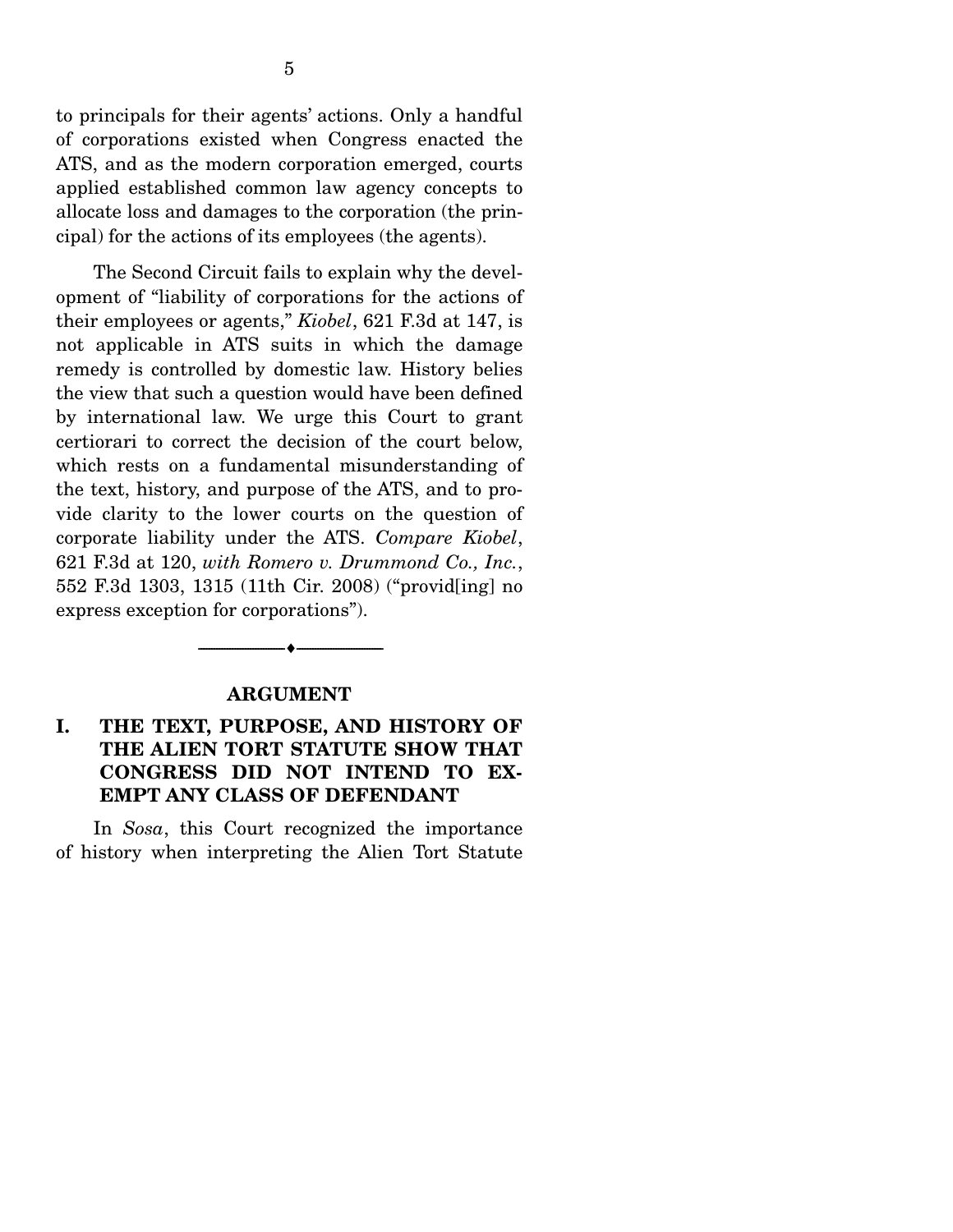("ATS"), 28 U.S.C. § 1350. *Sosa v. Alvarez-Machain*, 542 U.S. 692, 714-20 (2004). The First Congress intended the statute to accomplish several goals, including to ensure plaintiffs a meaningful remedy in federal court and to forestall the appearance of American complicity in violations of the law of nations. The text of the ATS attains these goals through a mixture of expansive and restrictive terms, *Sosa*, 542 U.S. at 718, vesting the federal courts with jurisdiction to provide a common law damage remedy while omitting any restriction on the class of defendant subject to suit. Courts today should not read a corporate exemption into the ATS; to do so would be inconsistent with the statute's plain text and contrary to the drafters' original intent.

### **A. The Framers Intended the Alien Tort Statute to Provide Aliens With a Broad Remedy for Violations of the Law of Nations**

 Congress enacted the ATS in response to previous failures to provide foreign plaintiffs adequate redress for violations of the law of nations. Before its passage, "[t]he Continental Congress was hamstrung by its inability to 'cause infractions of treaties, or of the law of nations to be punished.'" *Sosa*, 542 U.S. at 716 (quoting James Madison, Journal of the Constitutional Convention 60 (E. Scott ed. 1893)). Congress was concerned that the United States "could not credibly disavow the misconduct of private individuals 'if regular and adequate punishment [was] not [ ]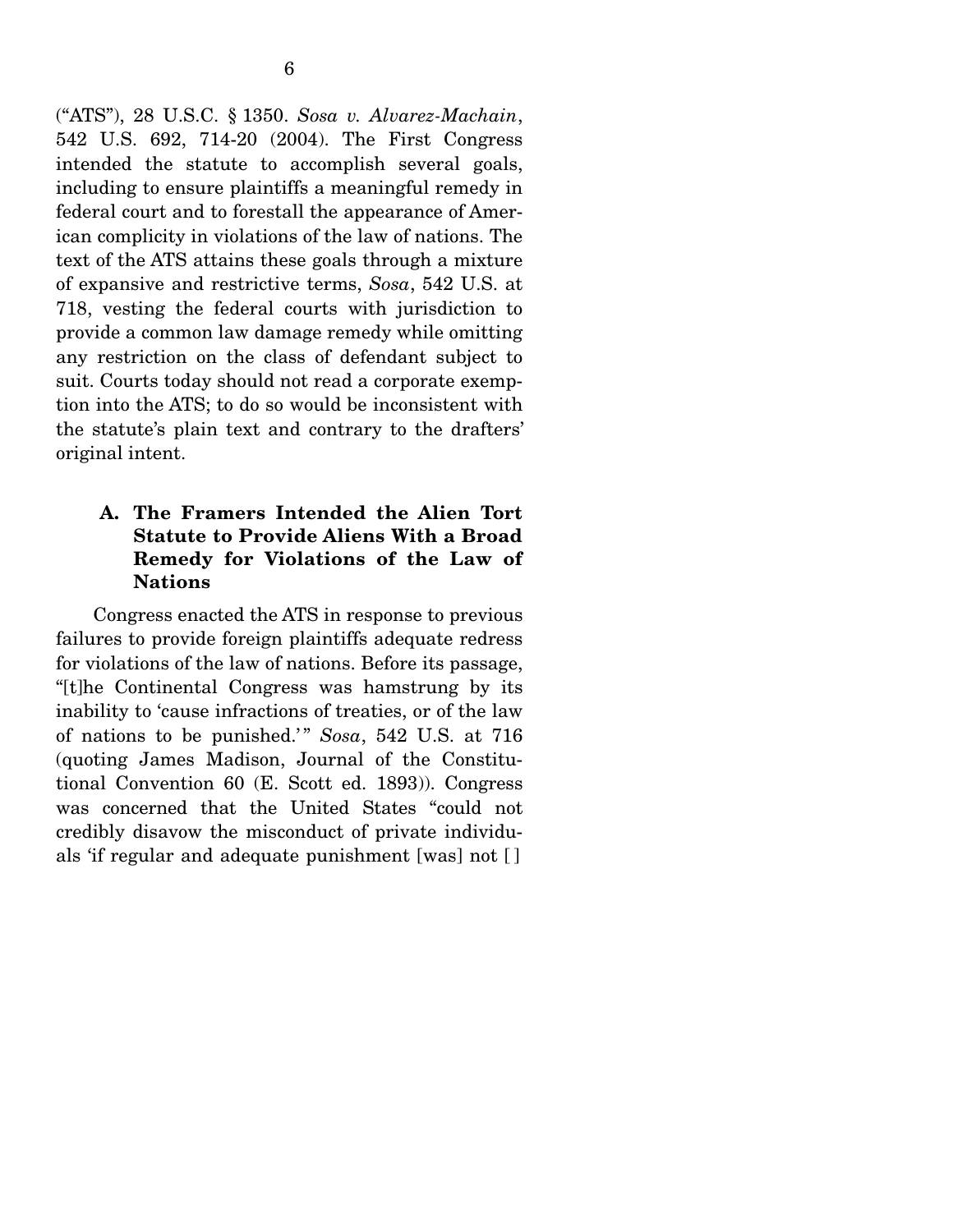provided against the transgressor.'" William R. Casto, *The Federal Courts' Protective Jurisdiction Over Torts Committed in Violation of the Law of Nations*, 18 Conn. L. Rev. 467, 490 (1986) (hereinafter Casto, *Law of Nations*) (quoting 21 Journals of the Continental Congress 1136 (1781)). In 1781, the Continental Congress "recommended [states] authorize suits to be instituted for damages by the party injured." 21 Journals of the Continental Congress 1137 (1781) (G. Hunt ed.  $1912$ ).<sup>6</sup>

 State courts proved ineffective, however, and thus the need for a uniform federal remedy emerged. *See*, *e.g.*, 3 The Debates in the Several State Conventions on the Adoption of the Federal Constitution 583 (J. Elliot ed. 1836) ("We well know, sir, that foreigners cannot get justice done them in these [state] courts. . . ."); *Sosa*, 542 U.S. at 716-17 (discussing 1784 Marbois Affair and inability of national government to vindicate violations of law of nations). The Judiciary Act, including the ATS, sought to provide a remedy for these violations by allowing foreigners to bring suit in federal court for civil damages. *See*  Casto, *Law of Nations*, at 495; *Chisholm v. Georgia*, 2 U.S. (2 Dall.) 419, 474 (1793).

<sup>6</sup> These provisions from the 1781 resolution are the direct precursors of the ATS. *See* Casto, *Law of Nations*, at 490-91; William S. Dodge, *The Historical Origins of the Alien Tort Statute: A Response to the "Originalists,"* 19 Hastings Int'l & Comp. L. Rev. 221, 226-28 (1996).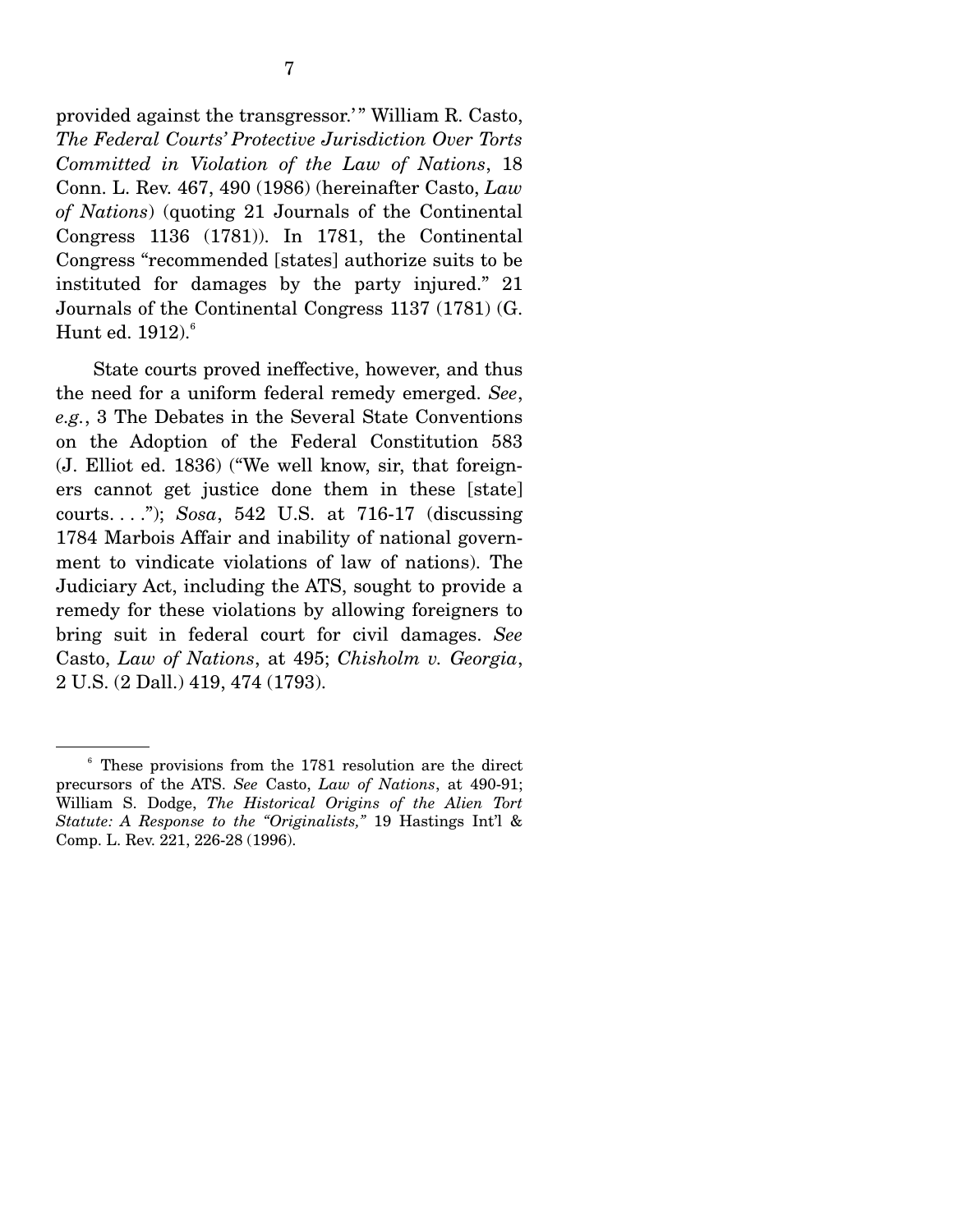### **B. The Text of the Alien Tort Statute Specifies a Class of Plaintiffs But Does Not Limit the Defendants Against Whom the Remedy Can Be Enforced**

 The text of the ATS reflects congressional intent to provide aliens a civil remedy for violations of the law of nations. *See Sosa*, 542 U.S. at 718. The ATS restricts the jurisdiction to causes arising under "the law of nations or a treaty of the United States" where the plaintiff is "an alien." Judiciary Act, ch. 20, § 9, 1 Stat. at 77. While the text of the ATS specifies what conduct comes within its reach (violations of the law of nations or a treaty of the United States), it expressly does not limit suits against any class of defendant, including corporations.

 Had Congress intended to exempt particular defendants from ATS suits, it would have done so explicitly. In other sections of the Judiciary Act, Congress exercised its authority to limit the courts' jurisdiction and availability of a remedy in federal court by restricting the type of defendant or enumerating qualifying defendants. *See*, *e.g.*, Judiciary Act, ch. 20, § 11, 1 Stat. at 78-79 (limiting conduct and codifying \$500 amount in controversy requirement); *id.* ch. 20, § 9, 1 Stat. at 76-77 (same); *id.* ch. 20, § 9, 1 Stat. at 76-77 (limiting defendants to "consuls or vice-consuls"). However, the ATS deliberately extended jurisdiction to "all causes" in tort for violations of the law of nations, regardless of the particular defendant sued. *Id.* ch. 20, § 9, 1 Stat. at 77.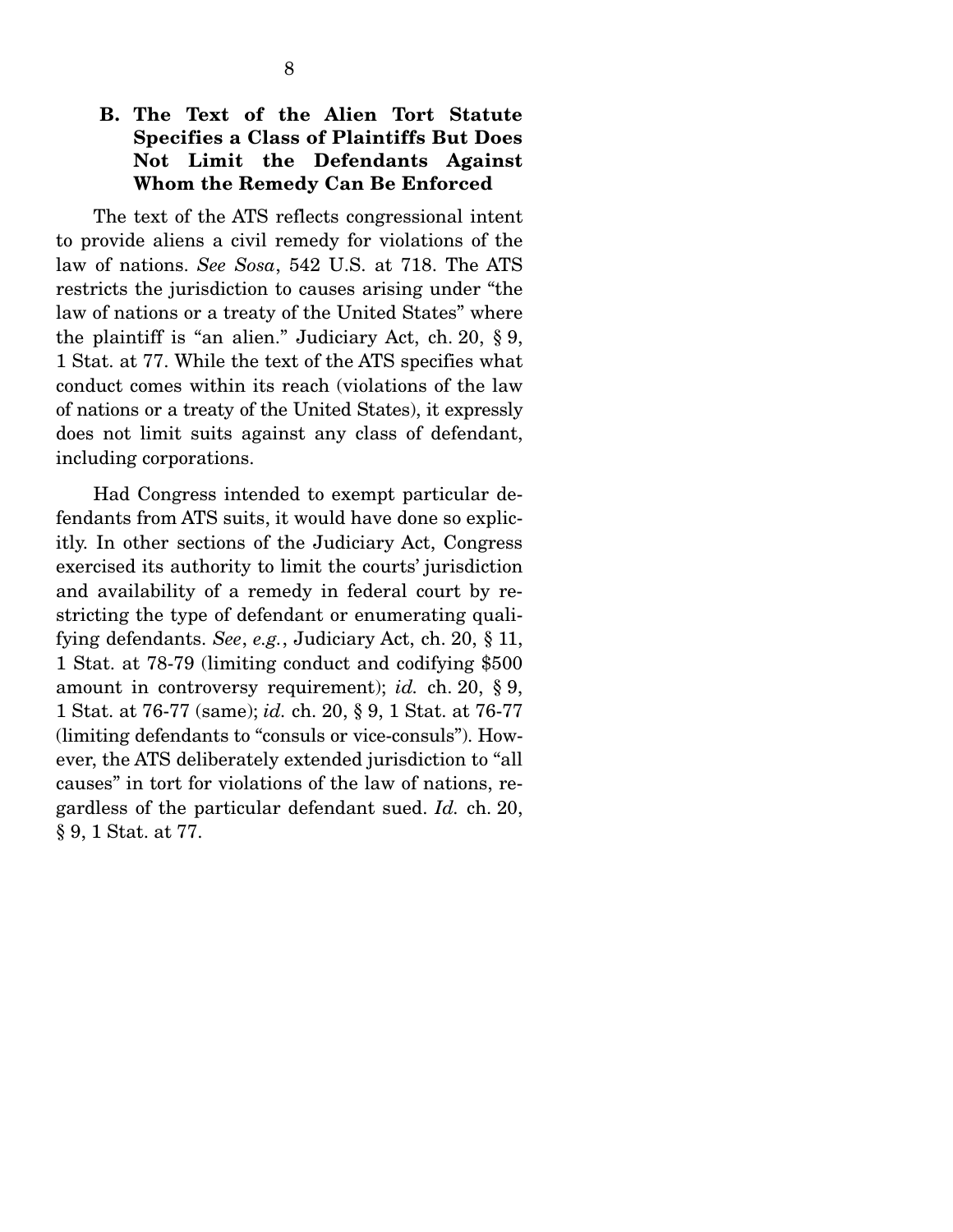To exclude an entire class of defendants from suit would run counter to the plain text of the ATS, which was crafted to provide aliens a broad civil remedy. Indeed, exempting a class of defendants requires reading words into the text that Congress simply did not write. No early interpreter did so, and neither should this Court. *See* 1 Op. Att'y Gen. 57 (1795) (not distinguishing among defendants);7 *see also* 26 Op. Att'y Gen. 250 (1907) (finding corporation is proper defendant); *compare Kiobel*, 621 F.3d at 121-22 (excluding corporations).

### **II. AS THE MODERN CORPORATION EMERGED, COURTS USED DOMESTIC COMMON LAW TO ALLOCATE LOSSES AGAINST CORPORATIONS FOR INJU-RIES COMMITTED BY THEIR AGENTS**

 Historically, courts relied on federal common law to fill the interstices of the law of nations.<sup>8</sup> This

<sup>8</sup> The founding generation would have been familiar with a mixture of remedies to address international offenses. *See Sosa*, 542 U.S. at 723-24, 723 n.16; *see also* 4 William Blackstone, Commentaries on the Laws of England \*68 (1769) ("offences against the law of nations" comprehend both civil and criminal (Continued on following page)

<sup>7</sup> In another matter, Darrel, acting as agent for a British mortgagee, seized and sold slaves who properly belonged to plaintiff Bolchos. *See Bolchos v. Darrel*, 3 F. Cas. 810, 810-11, (No. 1,607) (D. S.C. 1795). Although Darrel was an individual, it beggars belief that the district court would have decided differently and dismissed the case if the mortgagee had chosen a corporation as his agent. *See also Moxon v. The Fanny*, 17 F. Cas. 942, 942, (No. 9,895) (D. Pa. 1793).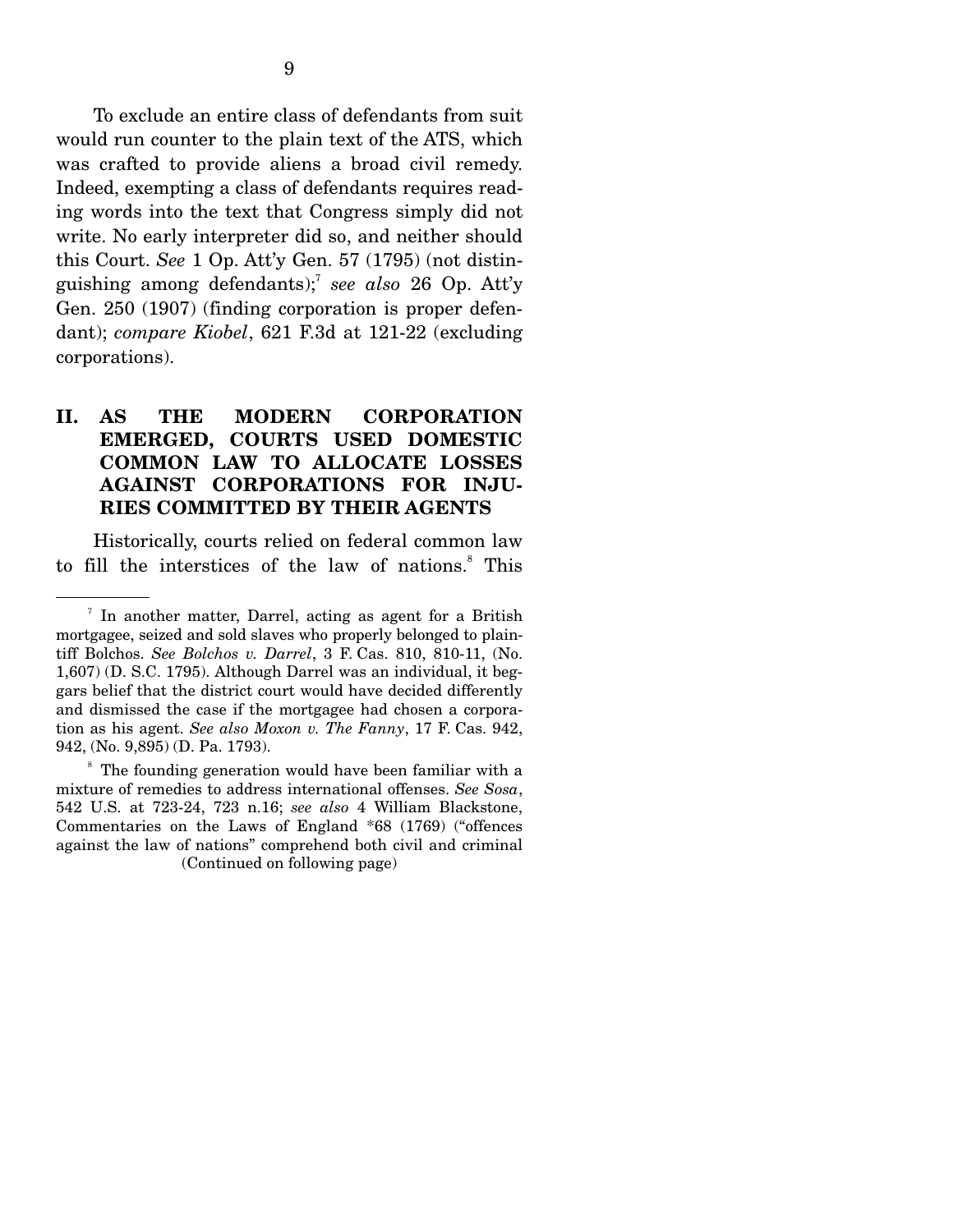common law analysis included determining the manner in which losses and damages were allocated to particular defendants for violations of international law. English cases, which informed the drafters of the ATS and American courts, adopted this approach: domestic agency principles defined loss allocation. For example, under this enforcement regime, English courts allocated losses to the East India Company ("the Company") – a precursor to the modern business corporation – for violations of the law of nations. The American legal system then followed the same method to allocate losses to juridical entities, including ships and corporations.

*Sosa* recognized that the ATS employed an overarching approach that combined international law and domestic common law: the norm controlling the regulated conduct was defined by international law while remaining rules governing the scope of tort remedies were left to domestic common law. *Sosa*, at 720-21, 724; *see also Tel-Oren v. Libyan Arab Republic*, 726 F.2d 774, 778 (D.C. Cir. 1984) (Edwards, J.,

offenses). The Framers understood that the law of nations could be administered through different "methods of proceeding." *See Henfield's Case*, 11 F. Cas. 1099, 1117, (No. 6,360) (C.C.D. Pa. 1793) (speech of Attorney General Randolph). One such method was domestic criminal proceedings. For example, in *Respublica v. De Longchamps*, 1 U.S. (1 Dall.) 111, 118 (Oyer & Terminer Pa. 1784), the court pronounced judgment in the Marbois affair without attempting to derive the sentence or the modes of proceeding from international law.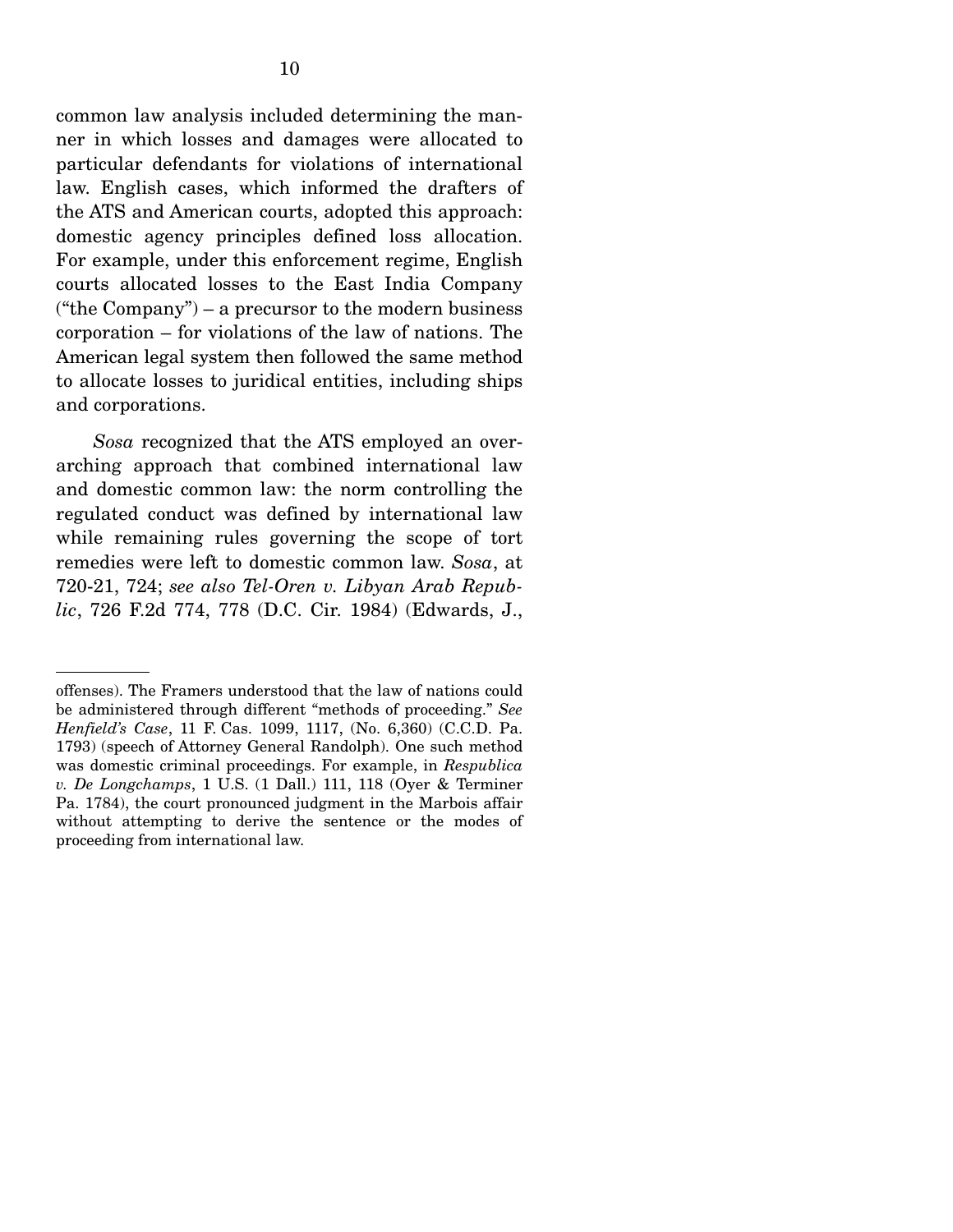concurring). Allocation of damages and losses is part of the tort remedy, and was viewed historically as a domestic question.

 The Second Circuit's suggestion that corporate liability derives from the jurisprudence of international tribunals ignores history. *Kiobel*, 621 F.3d at 119-20, 132-37. Such an inquiry would have been unimaginable to the drafters of the ATS. There were no international tribunals when the ATS was adopted, $10^{\circ}$  and thus Congress could not have intended courts to look to them for guidance. $11$  Instead, courts administered the law of nations through domestic law to give effect to the proscriptions of international law. As modern

<sup>9</sup> This enforcement regime also occurred in legal arenas beyond the ATS. *See*, *e.g.*, *Talbot v. Jansen*, 3 U.S. (3 Dall.) 133, 159 (1795) (rights of French privateer determined by law of nations; domestic law governs whether captain is properly considered privateer); *The Nancy*, 4 F. Cas. 171, 171, (No. 1,898) (D. S.C. 1795) (domestic law determines what degree of armament on ship violates neutrality); *The Mary Ford*, 3 U.S. (3 Dall.) 188, 190-91 (1796) (domestic law determines questions of allocation of salvage of abandoned ship).

<sup>10</sup> Henry Wheaton, *Elements of International Law*, Part First § 1, at 3 (8th ed. 1866).

 $11$  Recent international agreements have ceded jurisdiction over criminal violations of international law to international tribunals in limited circumstances, but such agreements have not divested nations' domestic courts of civil jurisdiction over international law violations. The notion of "complementarity" confirms that international tribunals only assume jurisdiction when domestic systems are unable or unwilling to enforce international norms. Rome Statute of the International Criminal Court, art. 17, July 17, 1998, 2187 U.N.T.S. 3.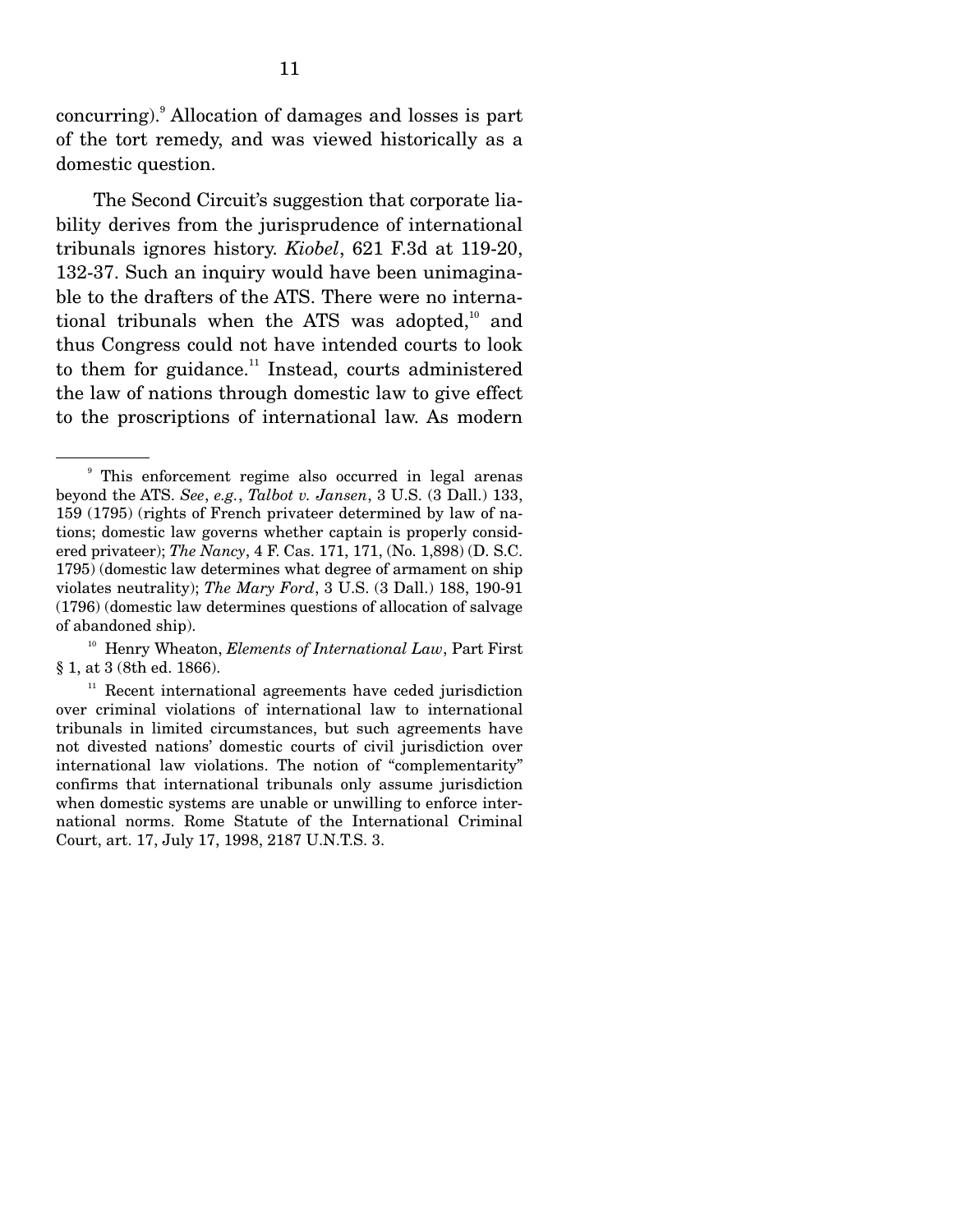business corporations emerged, domestic agency law – not international law – defined corporate liability, and courts allocated losses to corporations for tort violations.

#### **A. Historically, Courts Employed Domestic Common Law to Allocate Damages to Juridical Entities for Violations of the Law of Nations**

 In *Kiobel*, the Second Circuit erred in two regards. First, in saying that "customary international law . . . has *never* extended the scope of liability to a corporation," *Kiobel*, 621 F.3d at 120, the court ignored the history of cases beginning as early as 1666 against the East India Company. Second, the court erred in concluding that "who is liable for what" is a matter of customary international law. *Kiobel*, 621 F.3d at 122; *cf. Kiobel v. Royal Dutch Petroleum Co.*, No. 06-4800- CV, 2011 WL 338151 (2d Cir. Feb. 4, 2011) (Katzmann, J., dissenting) (rejecting proposition that which *type of defendant* can be liable for what is a question of international law). Historically, once the cause of action was brought within the common law, the common law determined who was liable. *See generally* Oliver Wendell Holmes, Jr., *The Common Law*, Lecture III (1881). Following this maxim, early English and American courts adjudicating violations of the law of nations applied domestic agency principles to allocate liability to juridical entities for their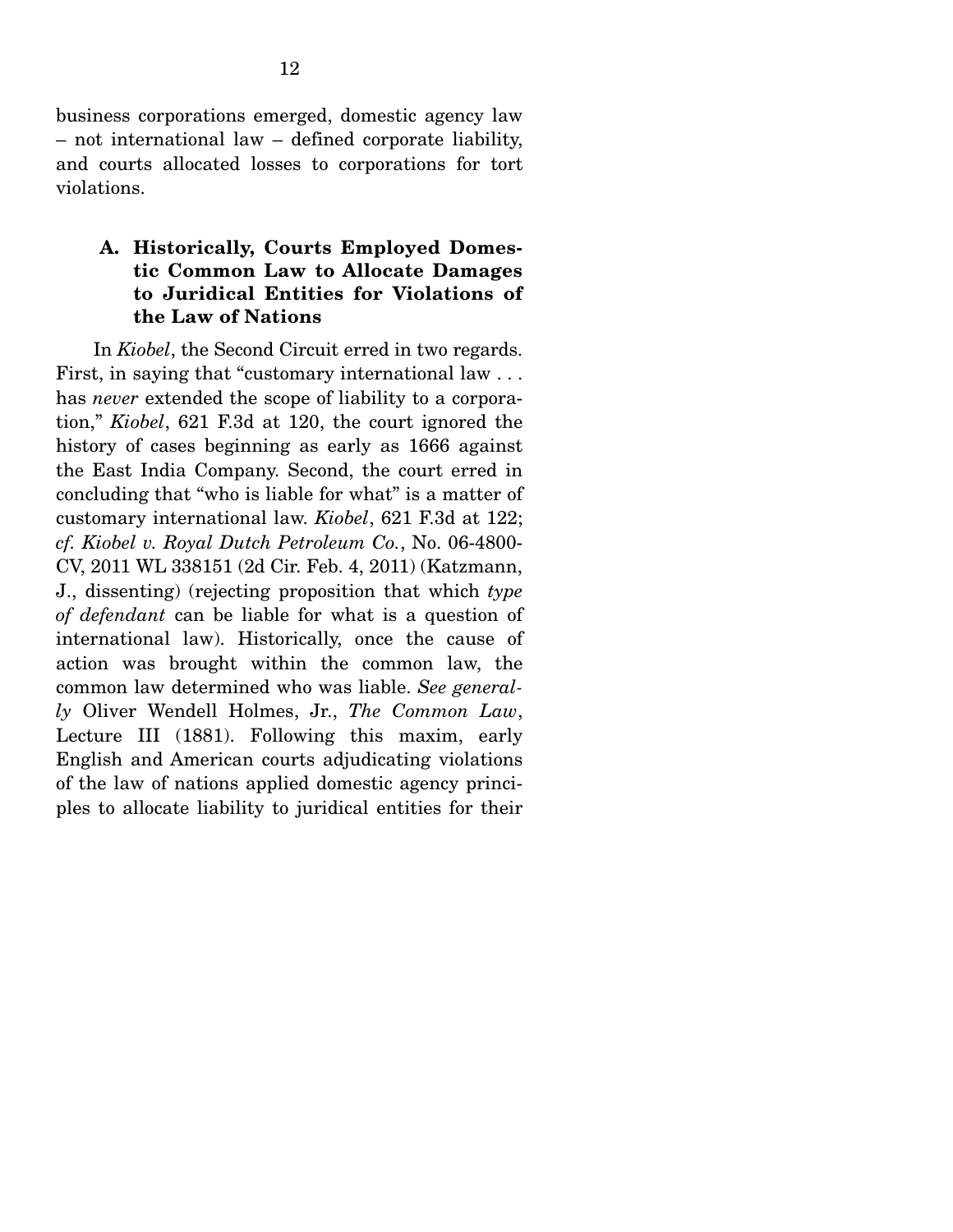agents' actions. $12$  This approach continued through the American jurisprudence of the nineteenth century. For example, Justice Holmes allocated damages for the wrongful seizure of The Paquete Habana, reasoning that domestic law governed the "form of procedure" by which damages for the illegal forfeiture would be allocated. *The Paquete Habana*, 189 U.S. 453, 465 (1903).

### **1. Before the time of the Alien Tort Statute, the East India Company was sued for its agents' torts in violation of the law of nations**

 Historically, English domestic law governed the East India Company's liability for violations of the law of nations. In 1666, Thomas Skinner sued the Company in London for "robbing him of a ship and goods of great value, . . . assaulting his person to the danger of his life, and several other injuries done to him" by Company agents in India. *The Case of Thomas Skinner, Merchant v. The East India Company*, (1666) 6 State Trials 710 (H.L.) 711. Skinner's claims

<sup>12</sup> In *Booth v. L'Esperanza*, Judge Bee used a combination of domestic agency law and the law of nations to determine possession of a prize of war. By the law of nations, "the captors acquired such a right [to the vessel] as no neutral nation could impugn, or destroy." 3 F. Cas. 885, 885, (No. 1,647) (D. S.C. 1798) (quoting *The Mary Ford*, 3 U.S. at 198). Bee, however, applied "the laws of this state," South Carolina, to find that the actions of a slave following his master's orders maintained the master's possession of the vessel. *Id.* at 885-86.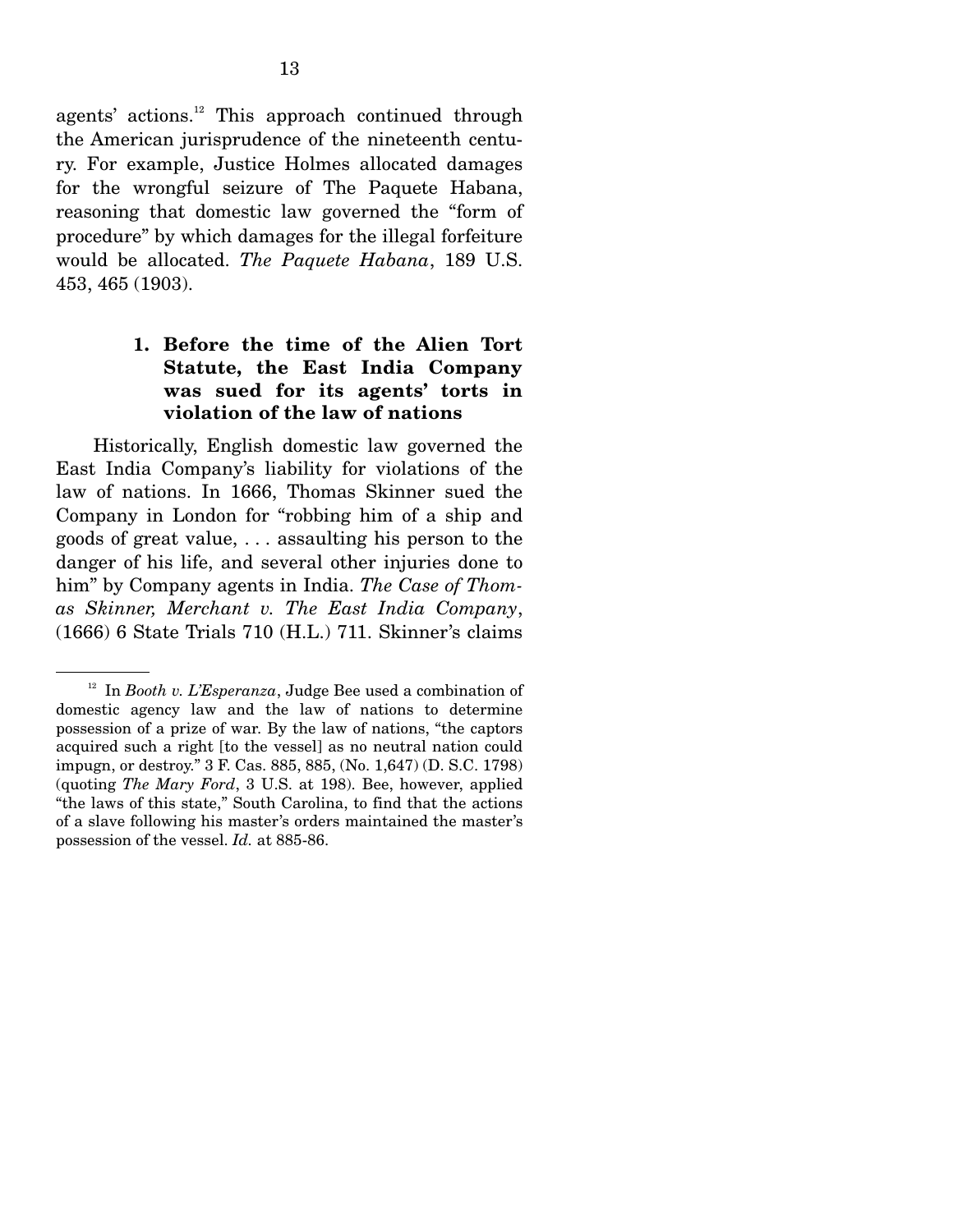were based, in part, on violations of the law of nations on the high seas. *Id.* at 719 ("the taking of his ship, a robbery committed *super altum mare*"). The House of Lords feared that failure to remedy acts "odious and punishable by all laws of God and man" would constitute a "failure of justice." *Id.* at 745. Faced with "a poor man oppressed by a rich company," *id.*, the Lords decreed that the "Company should pay unto Thomas Skinner, for his losses and damages sustained, the sum of 5,000*l*," *id.* at 724. The Lords implicitly rejected the Company's argument that it could not be held liable for the torts of its agents. *Id*.; *see also id*. at 713-14 (Company conceding corporate liability for agents' acts undertaken with Company "order or knowledge" but arguing no order existed here). $^{13}$ Other English courts similarly understood the East India Company to be subject to liability for its agents' acts under English law. *See Moodalay v. The East India Company*, (1785) 28 Eng. Rep. 1245 (Ch.) 1246;

<sup>&</sup>lt;sup>13</sup> The East India Company contested both the jurisdiction of the Lords as a court of original, as opposed to appellate, jurisdiction, 6 State Trials at 718-19, and the jurisdiction of English courts for claims created overseas, 1 A. Grey, Debates of the House of Commons From the Year 1667 to the Year 1694, at 152 (1769). However, the Company *never* suggested that its corporate form completely exempted it from liability. Charles II ultimately brokered a political settlement that vacated the judgment, on grounds that "when the Lords fined and imprisoned persons for complaining by petition to the House of Commons, it was a breach of their privilege." 6 State Trials at 768. American courts understood *Skinner* to hold that "the courts could give relief" for torts committed by the Company through its agents, "notwithstanding these were done beyond the seas." *Eachus v. Trustees of the Illinois & Michigan Canal*, 17 Ill. 534, 536 (1856).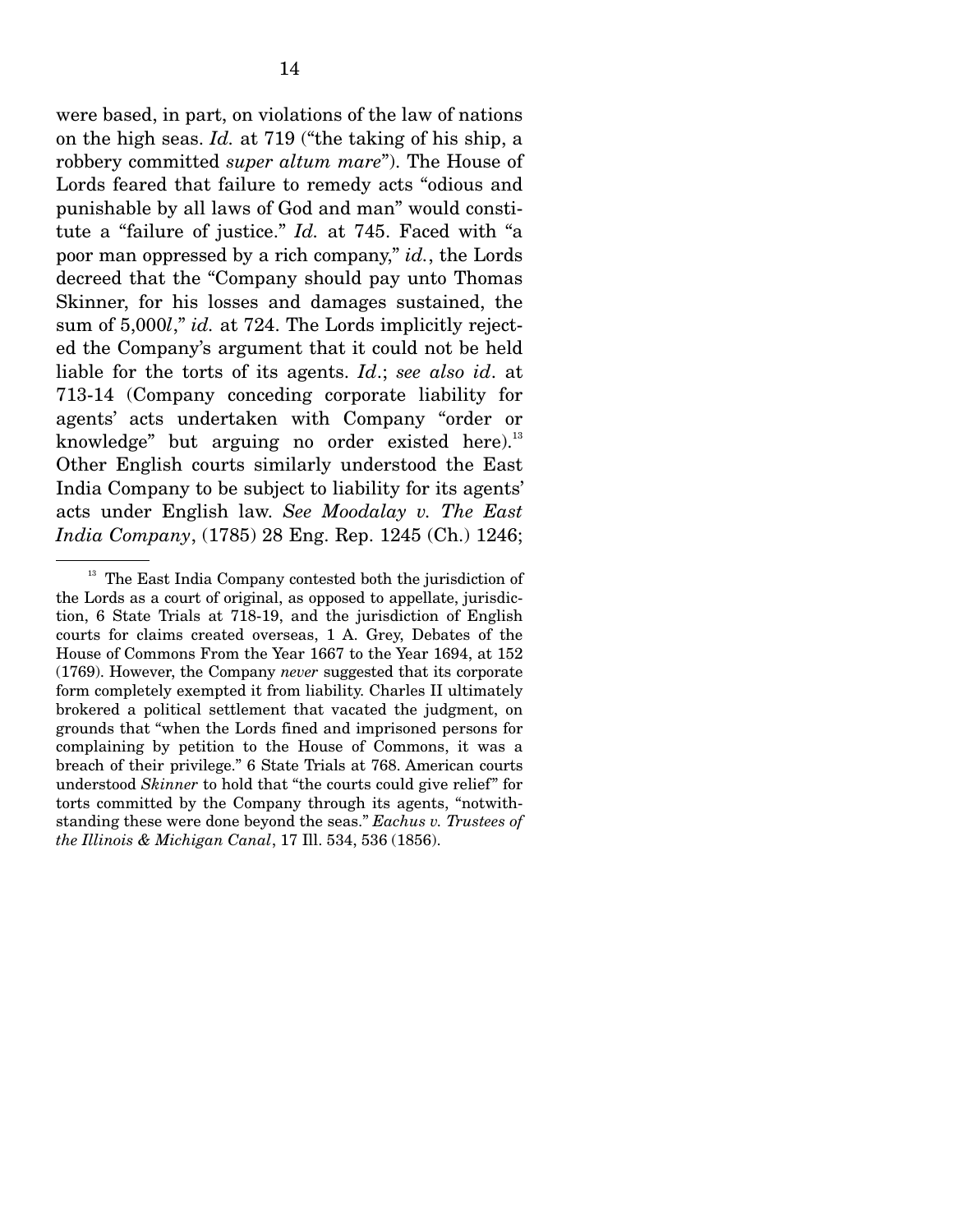1 Bro. C.C. 469, 470 ("I thought the cases of a corporation and of an individual were different; but I am glad to have the authority of Lord Talbot, that they are not."); *Shelling v. Farmer*, (1725) 93 Eng. Rep. 756; 1 Str. 646 (discussing settlement between East India Company and individual for "injuries by the Company's agents").

 Use of the domestic doctrine of sovereign immunity as an affirmative defense reinforces that English courts presumed an antecedent potential for liability for certain acts of the East India Company. For example, when the Nabob of Arcot sued the Company to collect debts owed under a treaty, the court held that "the Nabob treated with the *India* Company as with an independent sovereign," rendering the debts a "political transaction" and the Company immune. *Nabob of Arcot v. The East India Company*, (1793) 29 Eng. Rep. 841 (Ch.) 849; 4 Bro. C.C. 181, 199. Absent sovereign immunity, however, the *Nabob* court presumed that the Company could have been held liable.<sup>14</sup> *Id.* at 849; *see Moodalay*, 28 Eng. Rep. at 1246 (the Company "have rights as Sovereign Power, they have also duties as individuals" and can be subject to liability).<sup>15</sup> Thus, with regards to the East India

 $14$  Subsequent cases show sovereign immunity shielded the Company from liability for much of its agents' conduct. *See*, *e.g.*, *Doss v. Secretary of State for India in Council*, (1874-75) L.R. 19 Equ. 509 (Ch.).

<sup>&</sup>lt;sup>15</sup> In other circumstances, sovereign immunity did not apply. It was no bar to suing the Company for trespass in cases of wrongful detention. Nasser Hussain, *The Jurisprudence of Emergency* 81 (2003). Judges issued writs of habeas corpus against the (Continued on following page)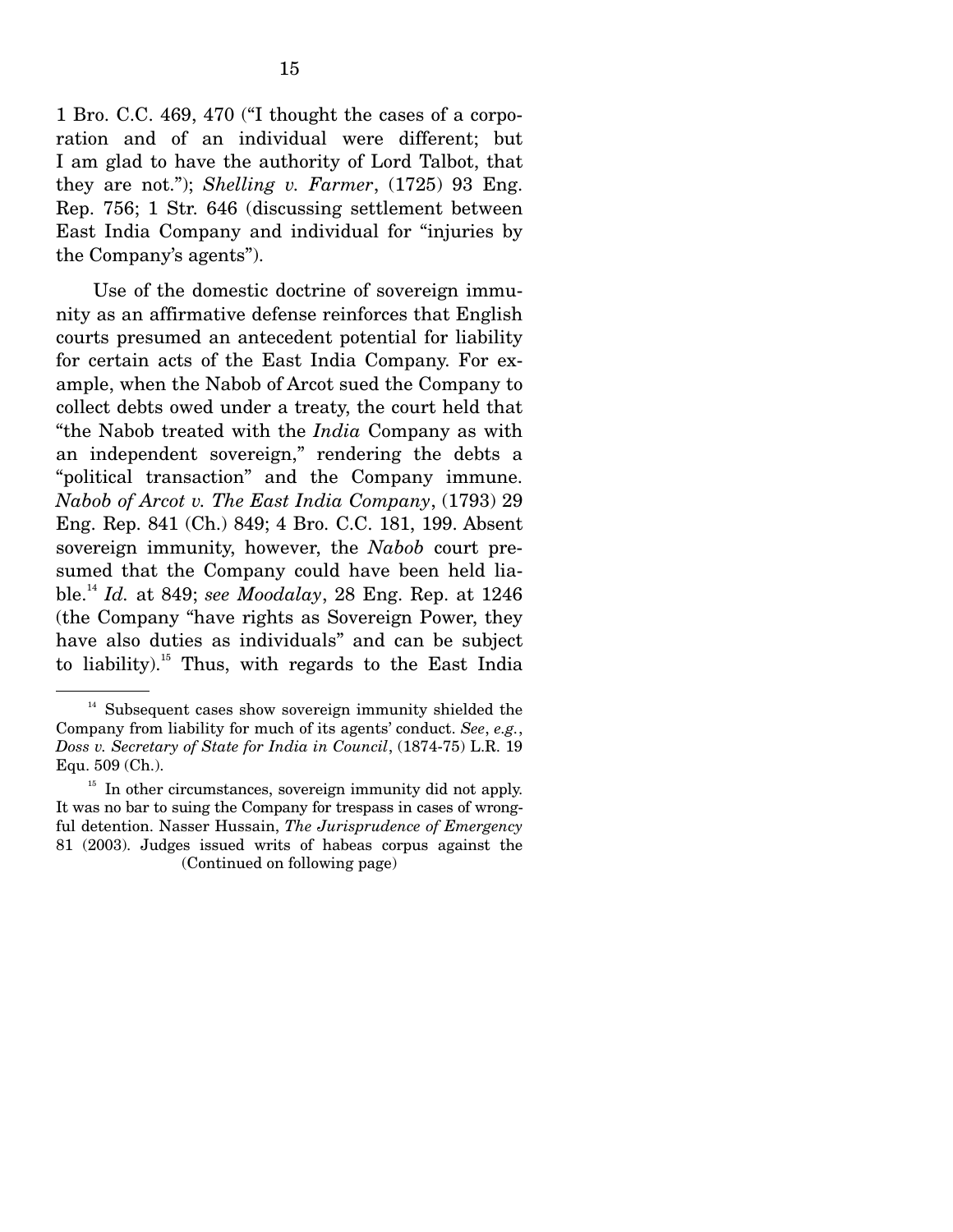Company – a precursor to the modern business corporation – the corporate form granted no exemption to liability.

### **2. At the time of the Alien Tort Statute, ships and ship owners were held liable for captains' offenses against the law of nations based on domestic legal principles**

 Like corporations, ships were juridical entities that owners used to transact business. Courts, through domestic *in rem* jurisdiction, enforced claims against ships for violations of the law of nations.<sup>16</sup>

Company, which incurred liability for its agents' wrongful detentions. *Id*. at 73-74.

Like corporations, British governors were created and empowered by letters patent – sovereign delegations under domestic law. *See*, *e.g.*, *Dutton v. Howell*, (1693) 1 Eng. Rep. 17 (H.L.). Governors had duties and could incur tort liability if they abused power. *Id*.; *see also Mostyn v. Fabrigas*, (1774) 98 Eng. Rep. 1021 (K.B.); 1 Cowp. 160, 161 (case against British governor of Minorca for assault, false imprisonment, and banishment where liability was defined by common law); *see generally* Hussain, at 75-76 (discussing liability of governors). As a general matter, once English law reached the relevant jurisdiction, such as a colony, questions of remedy were defined by English domestic law. *Dutton*, 1 Eng. Rep. at 22-23. The law of nations determined questions such as when a colony was considered "occupied" by the Crown, and English law operated to enforce international law's guarantees. *Id*.

<sup>&</sup>lt;sup>16</sup> Domestic adjudication affirms Judge Edwards' approach in *Tel-Oren*. *See*, *e.g.*, *The Resolution*, 2 U.S. (2 Dall.) 1, 4-5 (Fed. App. Pa. 1781) (stating domestic courts are proper venues for (Continued on following page)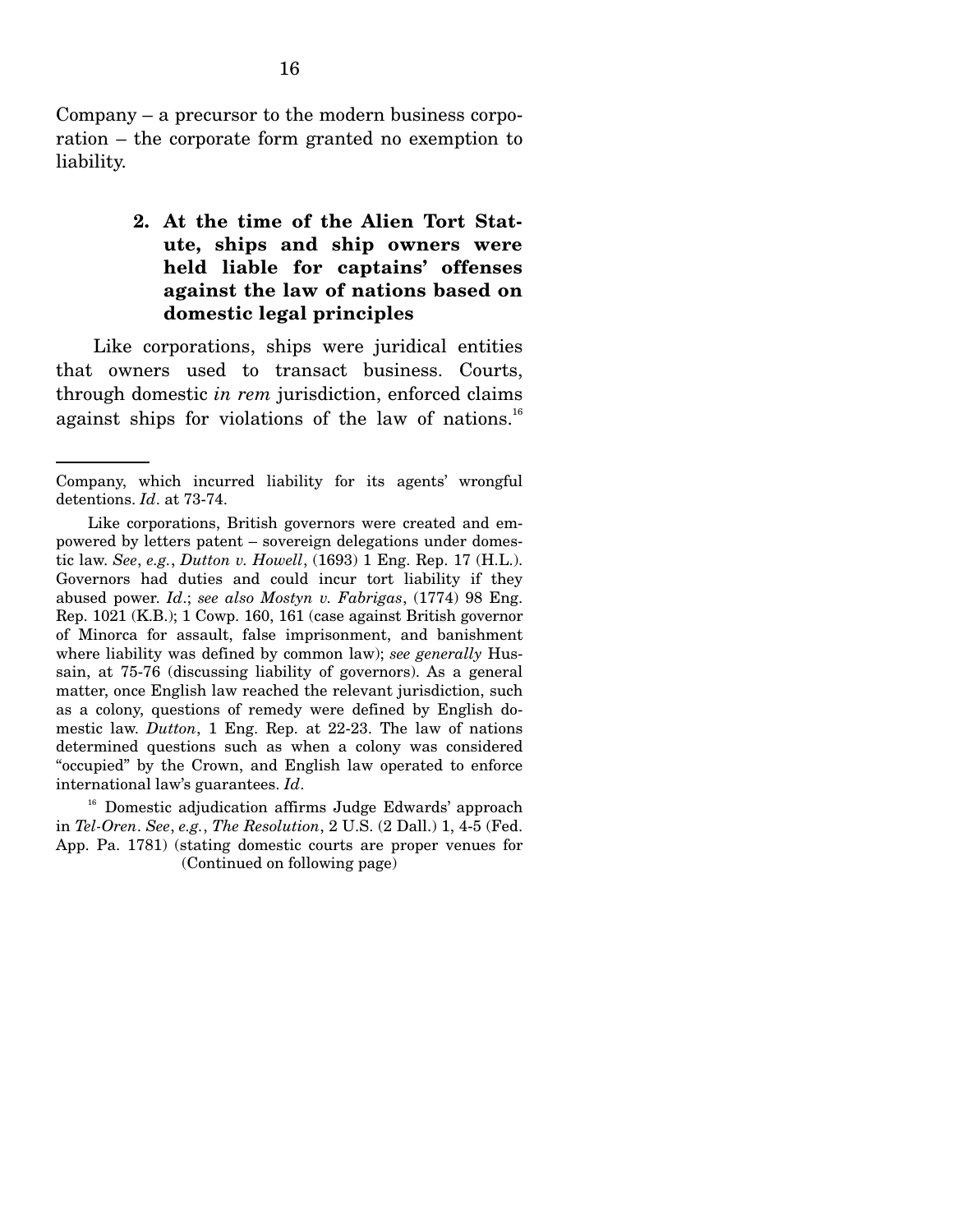*See The Palmyra*, 25 U.S. (12 Wheat.) 1, 14-15 (1827) (discussing *in rem* jurisdiction); *see also* William R. Casto, *The Origins of Federal Admiralty Jurisdiction in an Age of Privateers, Smugglers*, *and Pirates*, 37 Am. J. Legal Hist. 117, 128-29, 136 (1993) (discussing importance of federal institutions adjudicating maritime questions involving law of nations). Domestic law defined how losses were allocated to the juridical entity of the ship for its agents' actions.

 Plaintiffs brought claims for violations of the law of nations against juridical entities like ships. As Justice Story noted in *The Marianna Flora*, "piratical aggression by an armed vessel . . . may be justly subjected to the penalty of confiscation for such a gross breach of the law of nations." 24 U.S. (11 Wheat.) 1, 40-41 (1825); *see also Dean v. Angus*, 7 F. Cas. 294, 297, (No. 3,702) (Adm. Pa. 1785) (case involving invalid capture of The Betsey brought "against the brigs . . . and against certain persons . . . as owners and captains of the said brigs"); *The Palmyra*, 25 U.S. (12 Wheat.) at 14 ("The thing is here primarily considered the offender, or rather the offence is attached primarily to the thing."). In *The Little Charles*, 26 F. Cas. 979, 982, (No. 15,612) (C.C. Va. 1818), Chief Justice Marshall explained:

assessing validity of captures and damages); *The Lively*, 15 F. Cas. 631, 632-34, (No. 8,403) (C.C.D. Mass. 1812) (same).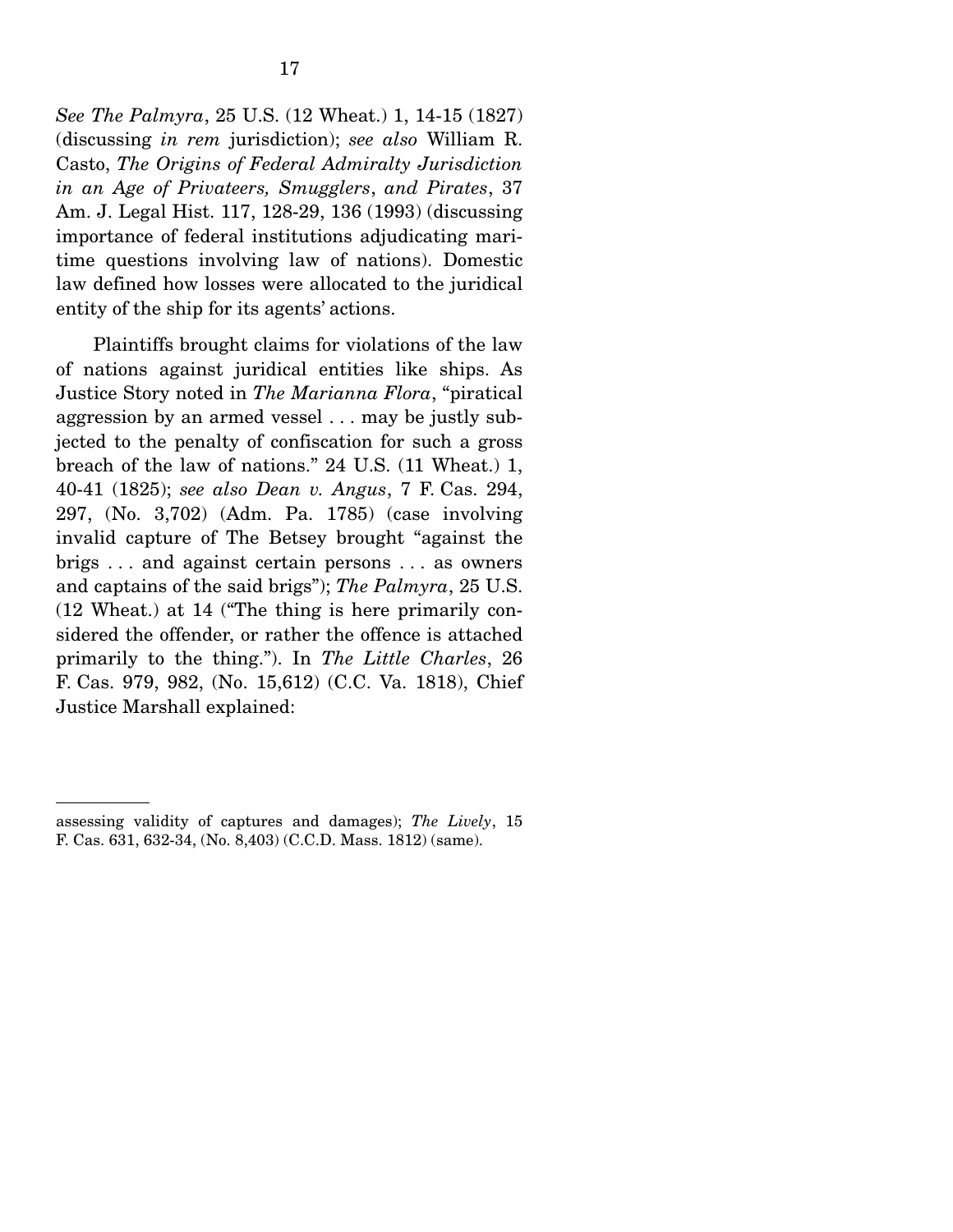[I]t is a proceeding against the vessel, for an offence committed by the vessel. . . . It is true, that inanimate matter can commit no offense. The mere wood, iron, and sails of the ship, cannot, of themselves, violate the law. But this body is animated and put in action by the crew, who are guided by the master. The vessel acts and speaks by the master.

Justice Story articulated the rationale for suits against ships, stating that admiralty treated "the vessel . . . as the offender," which "is done from the necessity of the case, as the only adequate means of suppressing the offence or wrong, or insuring an indemnity to the injured party." *The Malek Adhel*, 43 U.S. (2 How.) 210, 233-34 (1844) (relying on *The Palmyra* and *The Little Charles*).

 Courts allocated damages among defendants based on domestic principles.<sup>17</sup> For example, in 1779, Silas Talbot, a British citizen, lawfully captured a prize of war. When American captains seized Talbot's prize in violation of the law of nations, Talbot successfully sued the American ships' owners. *Talbot v. Commanders & Owners of Three Brigs*, 1 U.S. (1 Dall.) 95 (Pa. Err. & App. 1784); *Dean*, 7 F. Cas. 294; *Purviance v. Angus*, 1 U.S. (1 Dall.) 180 (Pa. Err. & App. 1786). Using domestic principles, the court affirmed a

<sup>&</sup>lt;sup>17</sup> Similarly, insurance companies were not exempt from judgments interpreting the law of nations – nor did they ever argue as much. *See*, *e.g.*, *Seton*, *Maitland & Co. v. Low*, 1799 WL 511 (N.Y. Sup. Ct. 1799).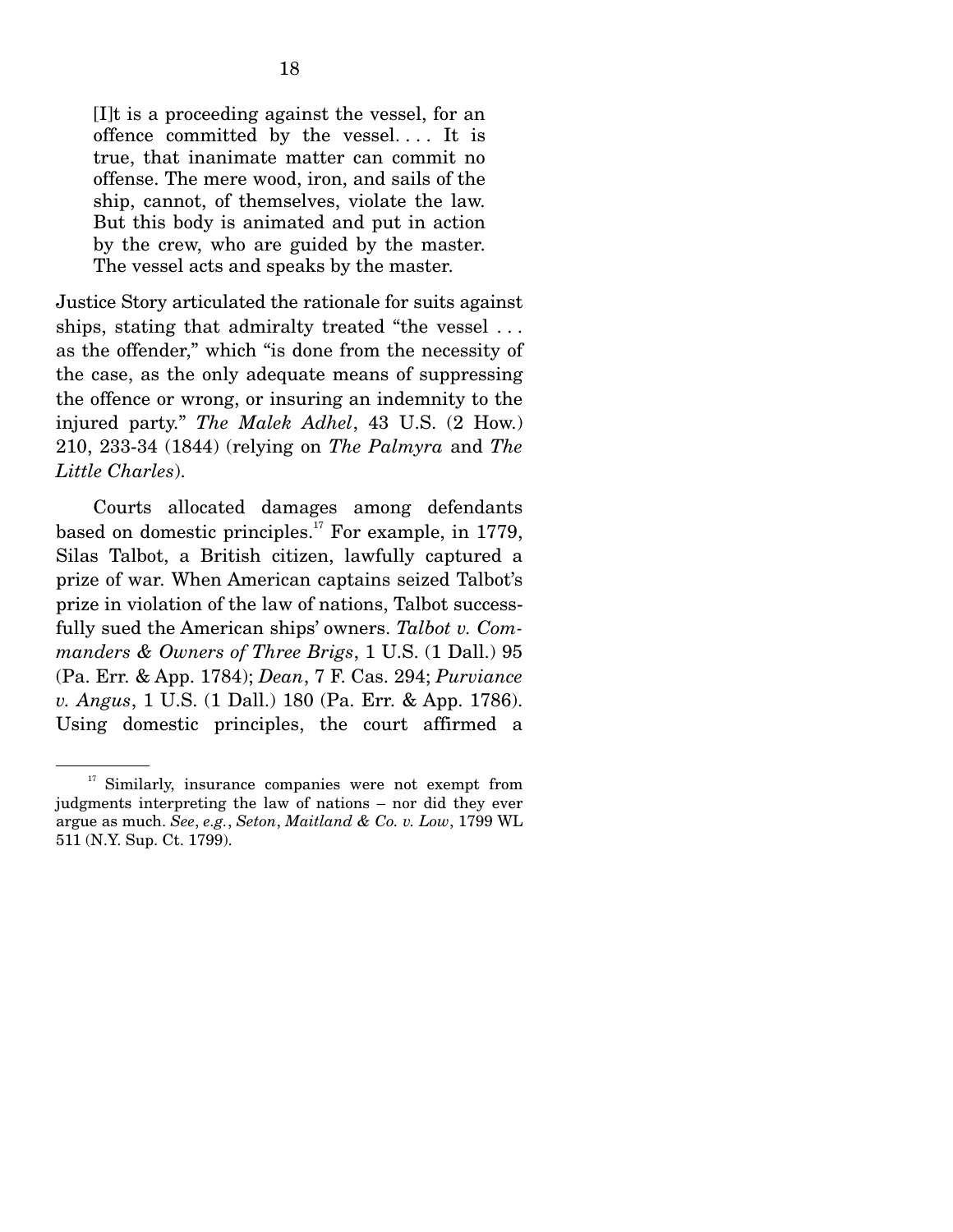partial judgment against one captain for the losses of the owners. *Purviance*, 1 U.S. at 183-85; *see also id*. at 185 (Rush, J., dissenting).<sup>18</sup> Other cases similarly affirmed the use of domestic principles when allocating damages. *See*, *e.g.*, *The Malek Adhel*, 43 U.S. at 233 (claim against ship for crew's actions considered "without any regard whatsoever to the personal misconduct or responsibility of the owner thereof"); *The Little Charles*, 26 F. Cas. at 982 (case against ship for crew's actions "does not the less subject her to forfeiture, because it was committed without the authority, and against the will of the owner").

### **B. Corporate Liability for the Modern Corporation Developed as the Means of Allocating Losses for Torts Committed by Corporate Agents**

 When English courts first grappled with the liability of the East India Company, the use of the corporate form to organize a business was rare. Nevertheless, the English courts determined that the Company was liable for its agents' torts. As modern corporations proliferated and their purposes expanded

<sup>&</sup>lt;sup>18</sup> Domestic law also allocated responsibility for slave trading through the ship to the owners, insurers, and other principals. *See* The Act for the Abolition of the Slave Trade, 1807, 47 Geo. 3, c. 36 (Eng.); An Act to Prohibit the Importation of Slaves into any Port or Place Within the Jurisdiction of the United States, 2 Stat. 426 (1807).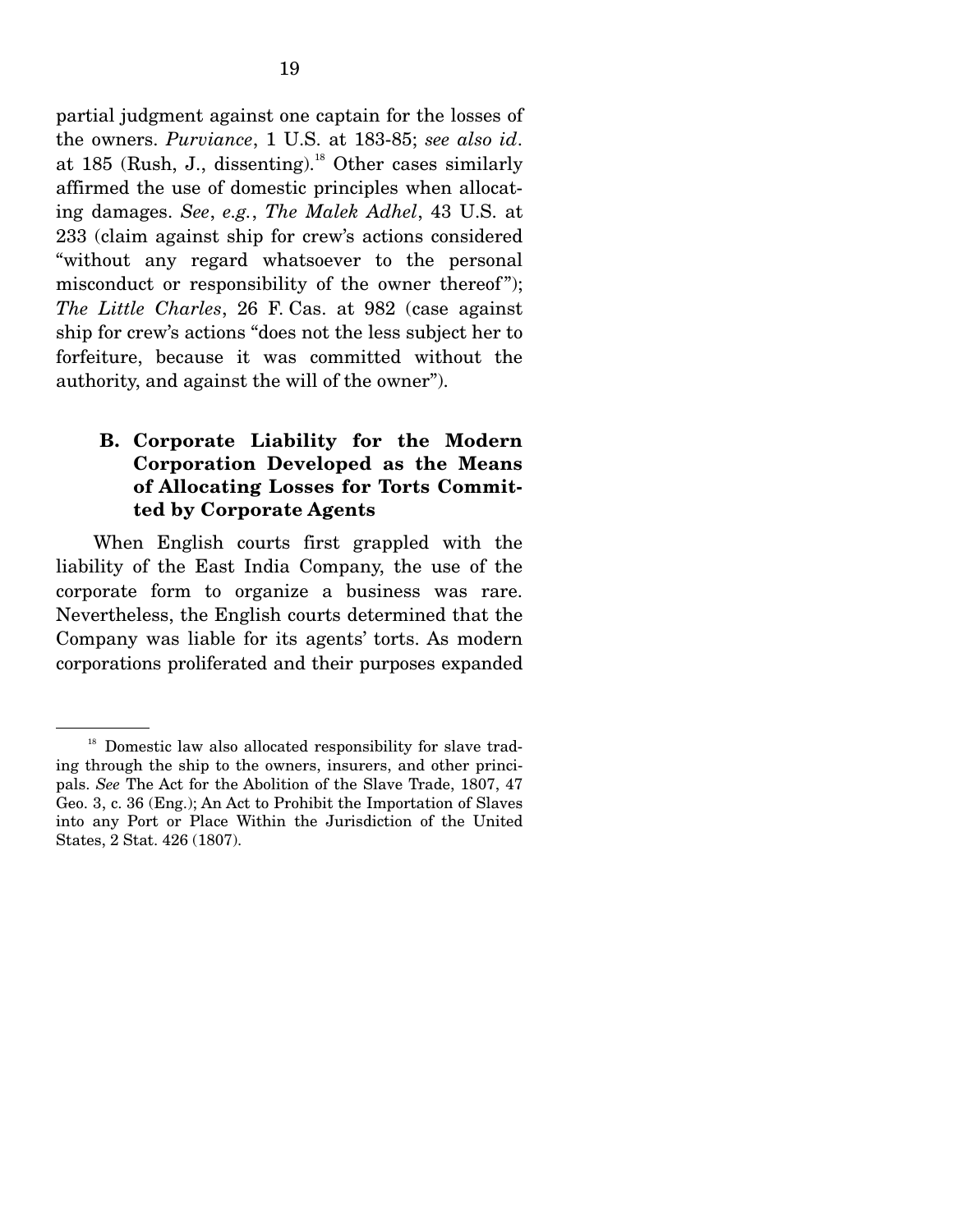in the United States, American courts reached the same conclusion. In particular, courts came to understand that corporate tort was not a corporate action per se, but a way of allocating damages to the corporation for the torts committed by its agents – just as courts had done with ships. *See* Gary T. Schwartz, *The Character of Early American Tort Law*, 36 UCLA L. Rev. 641, 649-51 (1989).

#### **1. As private business corporations emerged, so did corporate liability under the domestic common law**

 Business corporations were rare at the time the Framers adopted the ATS. "The archetypal American corporation of the eighteenth century is the municipality, a public body charged with carrying out public functions." Morton J. Horwitz, *The Transformation of American Law 1780-1860* 112 (1977); *see also*  Schwartz, at 648. In 1780, "colonial legislatures had conferred charters on only seven business corporations, and a decade later that number had increased to but forty." Horwitz, at 112.

 With the emergence of the modern business corporation, U.S. domestic common law adopted the approach used earlier in England. *See* Schwartz, at 649-51. Doctrinally, by the early nineteenth century, courts had severed corporate liability from the precondition of capias and dismissed the fiction that all torts were frolics. *See Riddle v. Proprietors of Merrimack River Locks & Canals*, 7 Mass. 169, 178, 185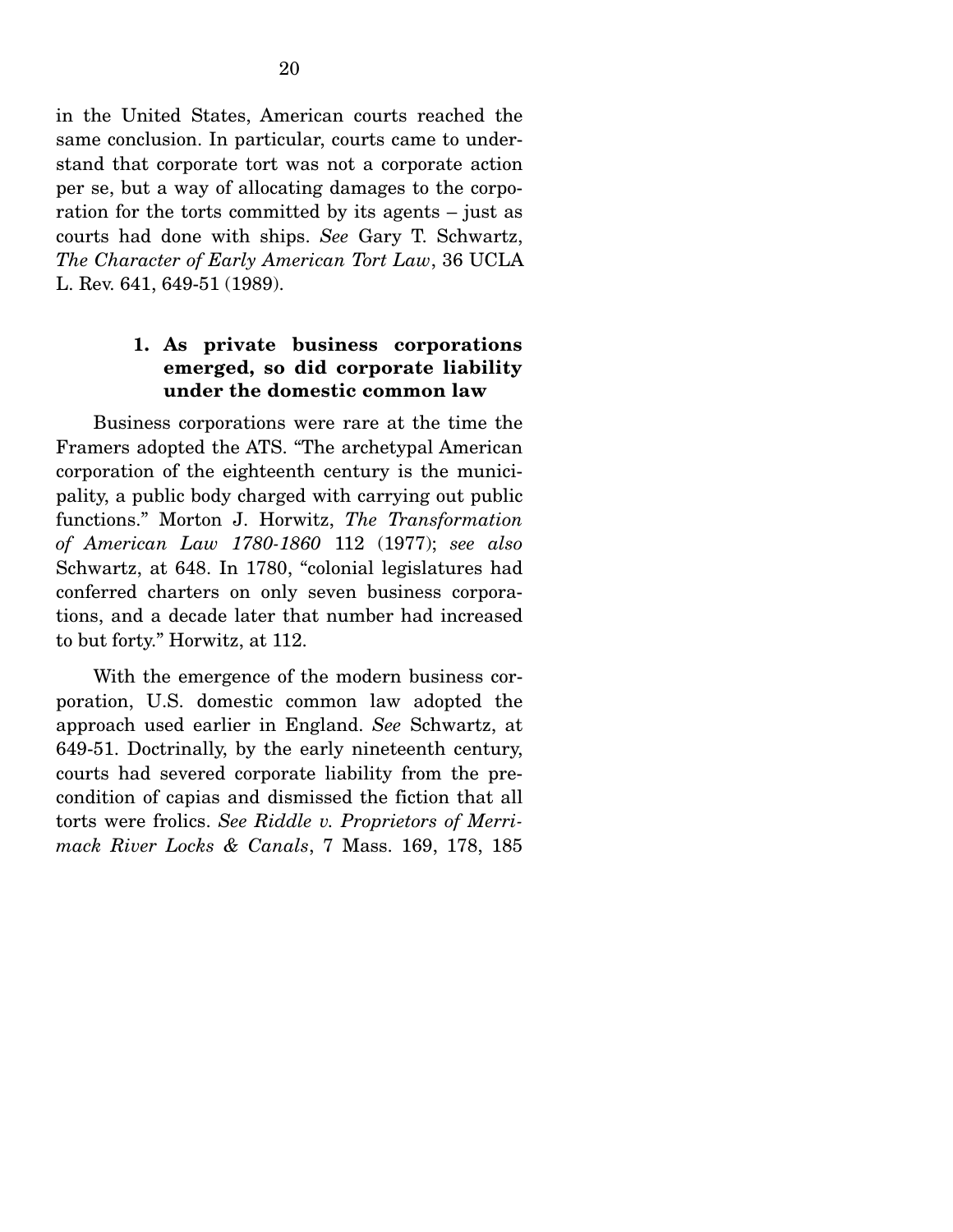(1810) (although corporation cannot be imprisoned, it may be liable for damages or amercement for trespass); *Chestnut Hill & Springhouse Tpk. Co. v. Rutter*, 4 Serg. & Rawle 6, 13 (Pa. 1818) ("some actions of trespass might, at common law, be maintained against aggregate corporations"). Similarly, courts recognized the modern corporation's funds should be allocated losses for torts attributable to the corporation.<sup>19</sup> See W. Page Keeton et al., *Prosser & Keeton on Torts* § 69, at 500 (5th ed. 1984); *see also Adams v. Wiscasset Bank*, 1 Me. 361, 364 (Maine 1821) (losses assessed against bank's corporate fund); *Smith v. Bank of Washington*, 5 Serg. & Rawle 318, 319-20 (Pa. 1819) (corporate form means bank's "responsibility is limited to its own funds"); *Riddle*, 7 Mass. at 187-88 (corporate liability should be extended to general corporations with funds to pay damages); *cf. McCready v. Philadelphia Guardians of Poor*, 9 Serg. & Rawle 94, 97 (Pa. 1822) (damages for breach of corporate duty cannot be maintained against those without corporate fund).

 $19$  Corporate funds distinguished the modern business corporation from its historical predecessor, the public corporation. In *Russell v. The Men of Devon*, Lord Kenyon held that the plaintiff could not recover against Devon for personal injuries because a public corporation had no "corporation fund" from which to pay damages. 100 Eng. Rep. 359 (1788) 362; 2 T.R. 667, 672. A finding of liability would have forced the incorporators to pay damages. *See id*.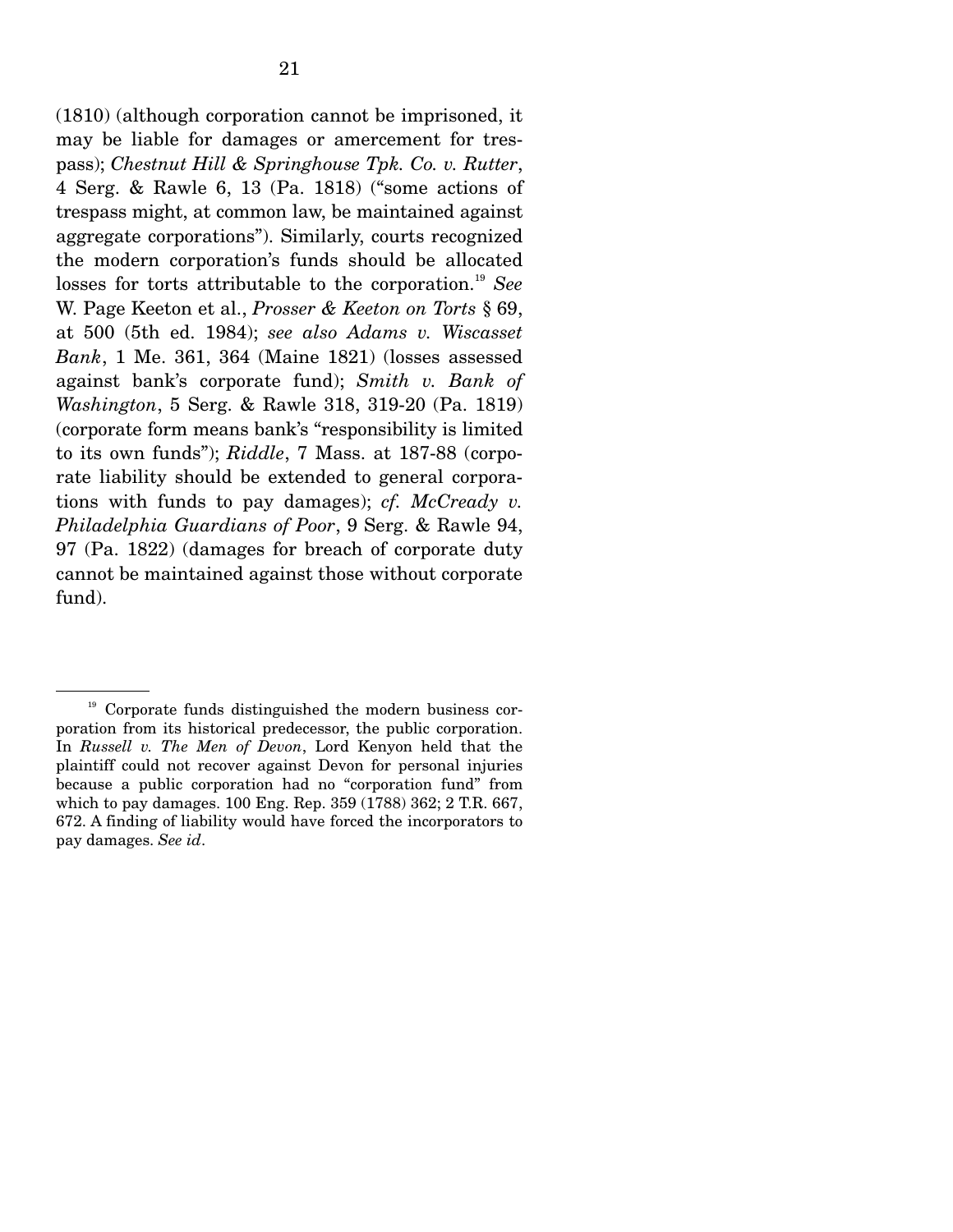### **2. Corporate liability is not a norm of conduct, but a principle of loss allocation to juridical principals for agents' torts**

 Concomitant with the establishment of the modern business corporation and dismissal of the frolics fiction, courts assessed damages against corporations for employees' torts. *See Chestnut Hill*, 4 Serg. & Rawle at 12. Corporate liability was not considered conduct, but rather a means of allocating losses to corporate principals for agents' torts – a question of remedy akin to loss allocation regarding ships. Imposing responsibility on the corporation for the acts of tortious employees did not, as the Second Circuit held, "impose<sup>[]</sup> responsibility ... on a wholly new defendant – the corporation." *Kiobel*, 621 F.3d at 147. Rather, "[t]he losses caused by the torts of employees, which as a practical matter are sure to occur in the conduct of the employer's enterprise, are placed upon the enterprise itself, as a required cost of doing business." *Prosser & Keeton* § 69, at 500; *see also Head & Amory v. Providence Ins. Co.*, 6 U.S. 127, 156 (1804).

 The 1818 *Chestnut Hill* case explicitly rejected the argument that corporations, unlike other principals, were exempt from liability for the torts of their servants.<sup>20</sup> 4 Serg. & Rawle 6. The court held the corporation liable for its servants' trespass because

<sup>&</sup>lt;sup>20</sup> The court ignored the defendant's appeal to John Kyd's treatise, which mirrored Blackstone's in exempting corporations from liability for personal injuries. *See* 4 Serg. & Rawle at 8.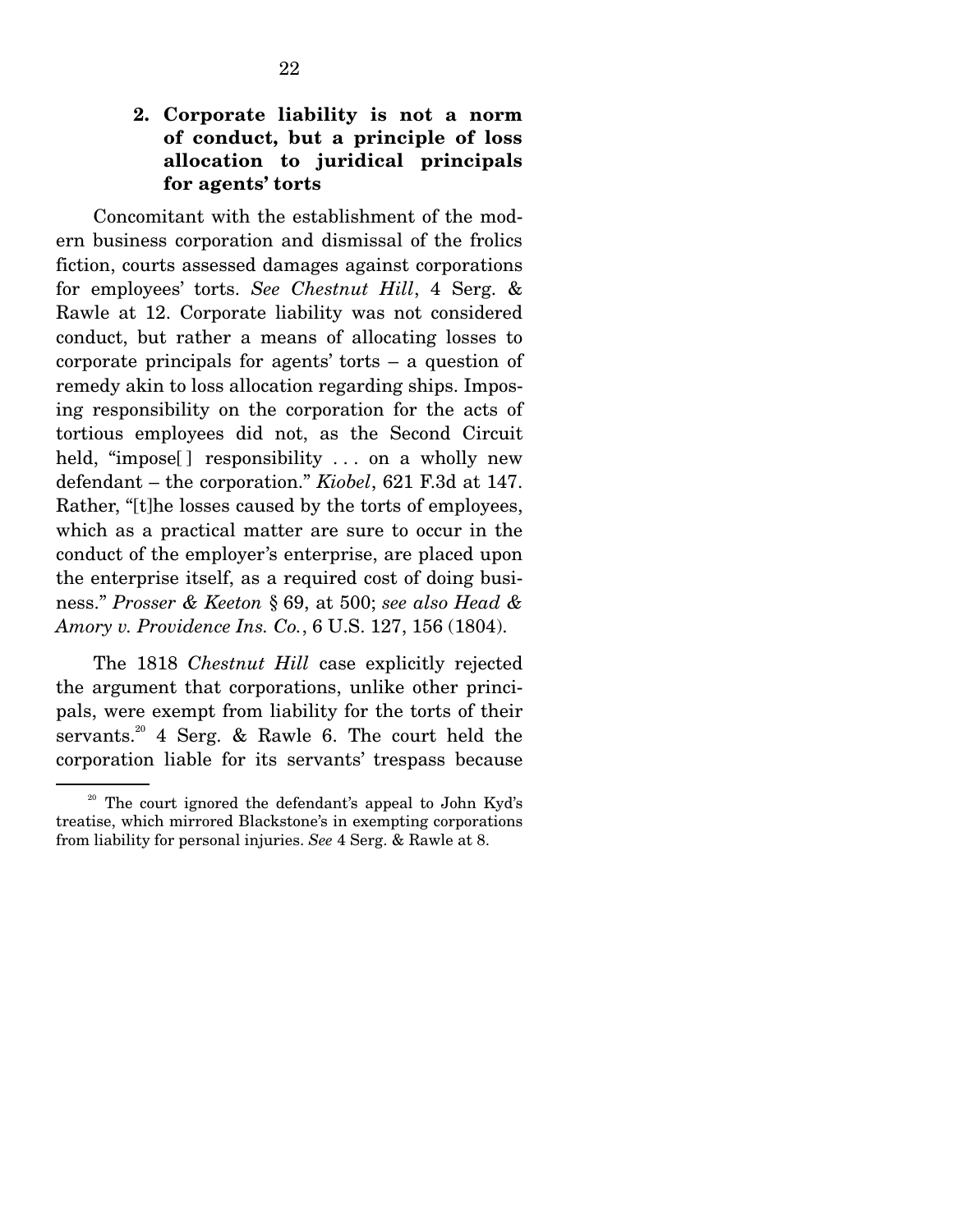"[t]he rule between corporations and their servants, is substantially the same, as between individuals and their servants."21 *Id.* at 11; Joseph K. Angell & Samuel Ames, *Treatise on the Law of Private Corporations Aggregate* § 310 (6th ed. 1858); *Bank of Columbia v. Patterson's Adm'r*, 11 U.S. 299, 305 (1813) ("acts" of corporate agent "within the scope of his authority, would be binding on the corporation"); *The General Steam Navigation Co. v. Guillou*, (1843) 152 Eng. Rep. 1061; 11 M. & W. 877 (under English corporate law, corporate director may present affirmative defense that corporation alone is liable for actions of corporate servants).

*Chestnut Hill* stands for a general proposition: corporate liability is an allocation of loss to the corporation for its agents' tort violations. The court decried the "mischievous" consequences of demanding plaintiffs seek remedy from "laborers who have no property to answer the damages." 4 Serg. & Rawle at 17; *see* Schwartz, at 650 (*Chestnut Hill* part of movement

 $21$  Courts did not limit tort liability to acts authorized by the corporation's charter because a "master is responsible for the [illegal] acts of the servant, not because he has given him an authority to do an illegal act, but from the relation subsisting between them." *Chestnut Hill*, 4 Serg. & Rawle at 12; *see Wilson v. Rockland Mfg. Co.*, 2 Del. 67, 67 (Del. Super. Ct. 1836) (corporation liable for servant's negligence); *Townsend v. Susquehanna Tpk. Rd. Co.*, 6 Johns. 90, 90 (N.Y. Sup. Ct. 1810) (same); James Grant, *A practical treatise on the law of corporations in general* 278 (1854) ("a corporation is liable in tort for the tortious act of their agent, though not appointed by their common seal, if such act be done in the course of his ordinary service").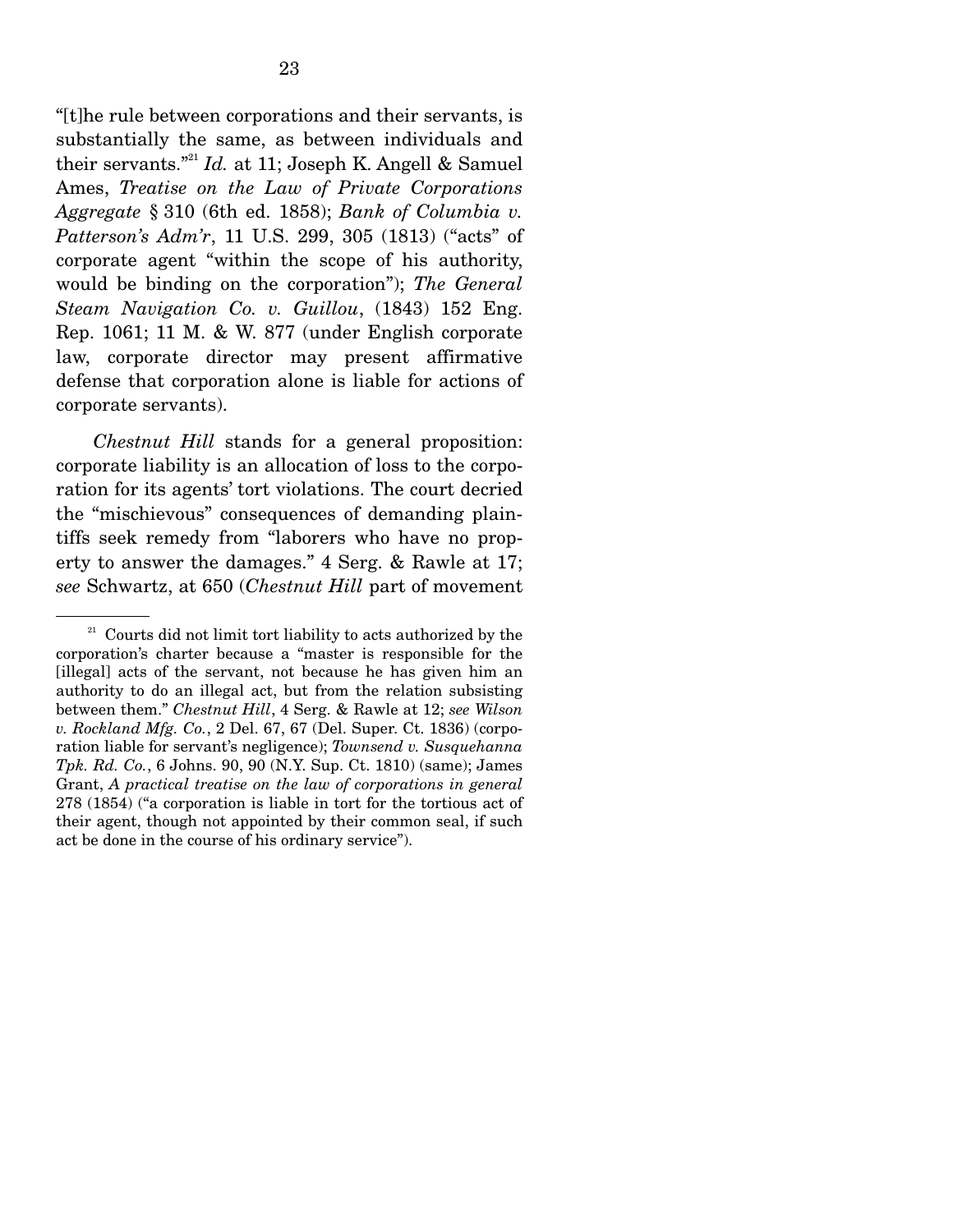to "modernize the rules of corporate liability" and allocate losses to corporate principals). Like precursor juridical entities – the East India Company and ships – corporations became liable for their agents' torts without regard to the *source* of the substantive norm of conduct. As such, corporate tort liability did not exclude liability for agents' torts in violation of the law of nations.

#### **CONCLUSION**

 $\overbrace{\hspace{2.5cm}}$   $\overbrace{\hspace{2.5cm}}$ 

 To exempt corporate defendants from ATS suits contravenes the text, history, and purpose of the statute, the law of nations, and the historical approach endorsed by this Court in *Sosa*. *Amici* urge this Court to grant petitioners' writ of certiorari to correct the decision of the court below.

Respectfully submitted,

TYLER R. GIANNINI *Counsel of Record*  SUSAN H. FARBSTEIN INTERNATIONAL HUMAN RIGHTS CLINIC HARVARD LAW SCHOOL Pound Hall 401 1563 Massachusetts Avenue Cambridge, MA 02138 (617) 495-9263 giannini@law.harvard.edu *Attorneys for Amici Curiae*

June 17, 2011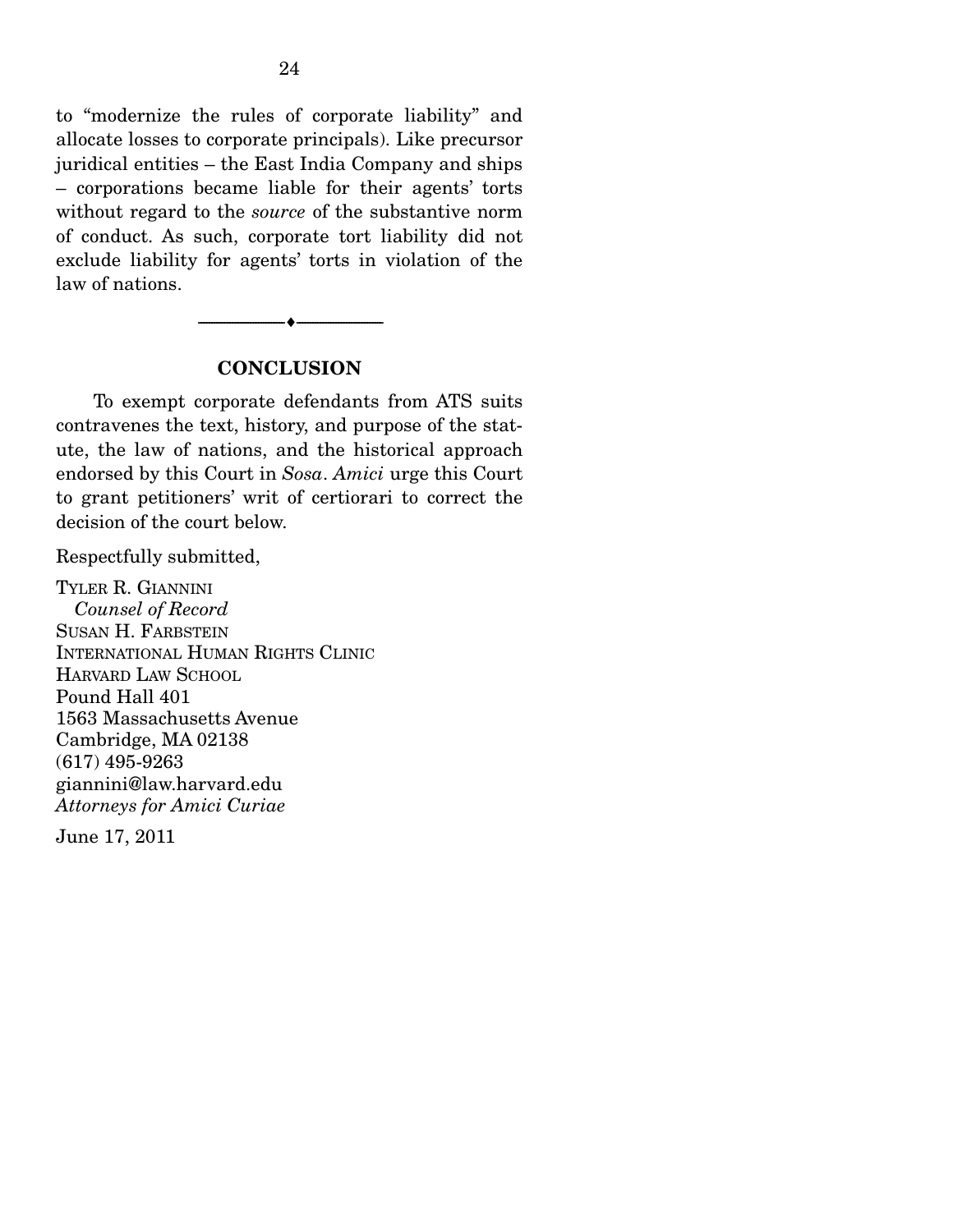#### App. 1

### **APPENDIX A**

## **LIST OF** *AMICI CURIAE*\*

#### **William R. Casto**

Paul Whitfield Horn University Professor Texas Tech University School of Law 1802 Hartford Avenue Lubbock, TX 79409

William R. Casto is a Paul Whitfield Horn University Professor, which is the highest honor that Texas Tech University may bestow on members of its faculty. He has written three well-received books: *The Supreme Court in the Early Republic* (1995), *Oliver Ellsworth and the Creation of the Federal Republic* (1997), and *Foreign Affairs and the Constitution in the Age of Fighting Sail* (2006). He has also written numerous articles on judicial review, foreign policy, and the relationship between religion and public life in the Founding Era. He is a member of the American Law Institute. The United States Supreme Court has cited his works many times.

#### **Martin S. Flaherty**

Leitner Family Professor of International Human Rights Fordham Law School 33 West 60th Street New York, NY 10023

Martin S. Flaherty is the Leitner Family Professor of Law and Co-Founding Director of the Leitner Center

 <sup>\*</sup> Affiliations are provided for identification purposes only.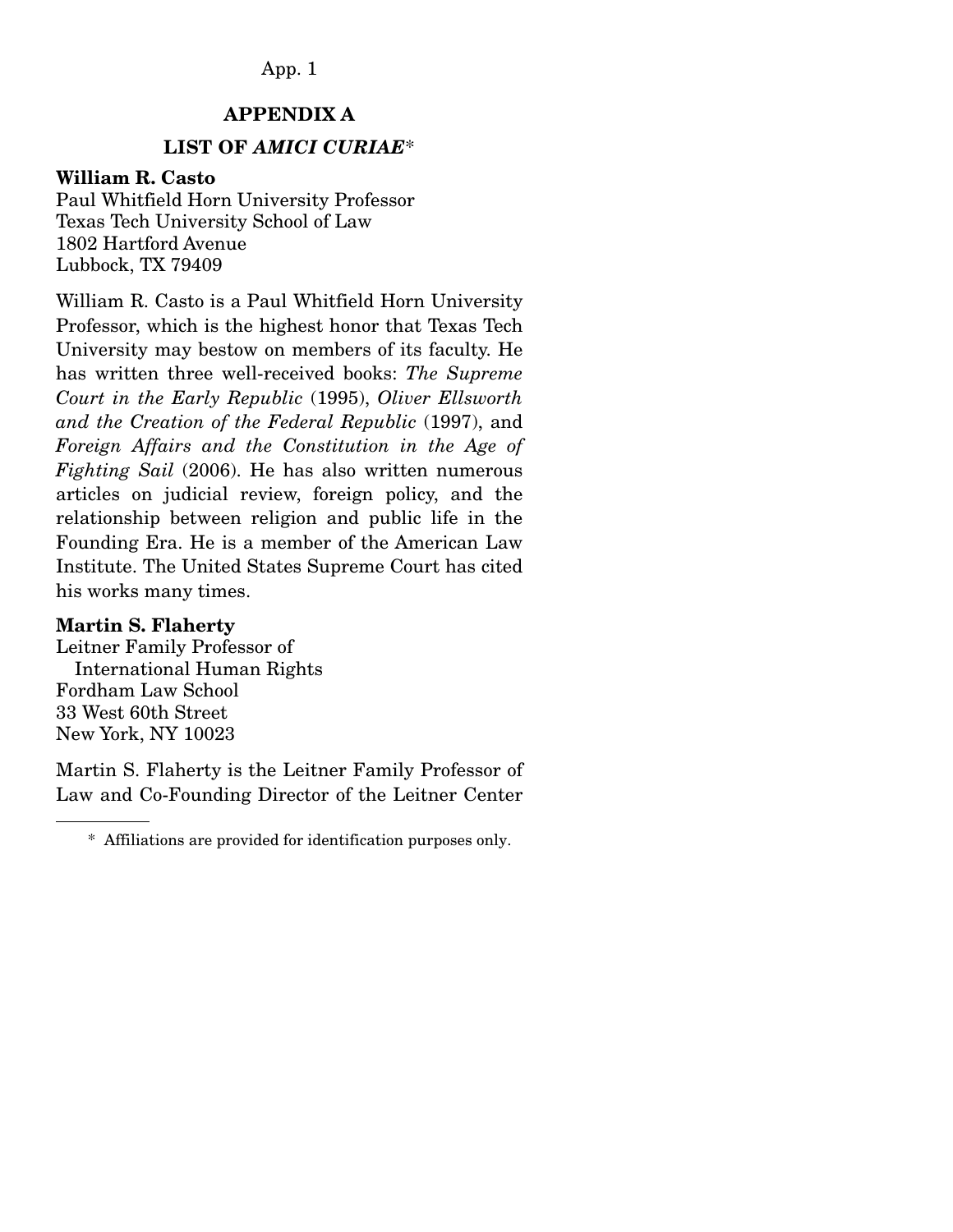### App. 2

for International Law and Justice at Fordham Law School. He is also a Visiting Professor at the Woodrow Wilson School of Public and International Affairs at Princeton University, where he was a Fellow in the Program in Law and Public Affairs. Flaherty's publications focus on constitutional law and history, foreign affairs, and international human rights and have appeared in such journals as the *Columbia Law Review*, the *Yale Law Journal*, the *Michigan Law Review*, and the *University of Chicago Law Review*. Formerly chair of the New York City Bar Association's International Human Rights Committee, he is also a member of the Council on Foreign Relations.

### **Robert W. Gordon**

Chancellor Kent Professor of Law and Legal History Yale Law School Box 208215 New Haven, CT 06520

Robert W. Gordon is the Chancellor Kent Professor of Law and Legal History at Yale Law School. His subject areas are contracts, American legal history, evidence, the legal profession, and law and globalization. His publications include *The Legacy of Oliver Wendell Holmes* (1992), *Storie Critiche del Diritto* (Critical Legal Histories) (1995), and "The Legal Profession," in *Looking Back at Law's Century* (2002).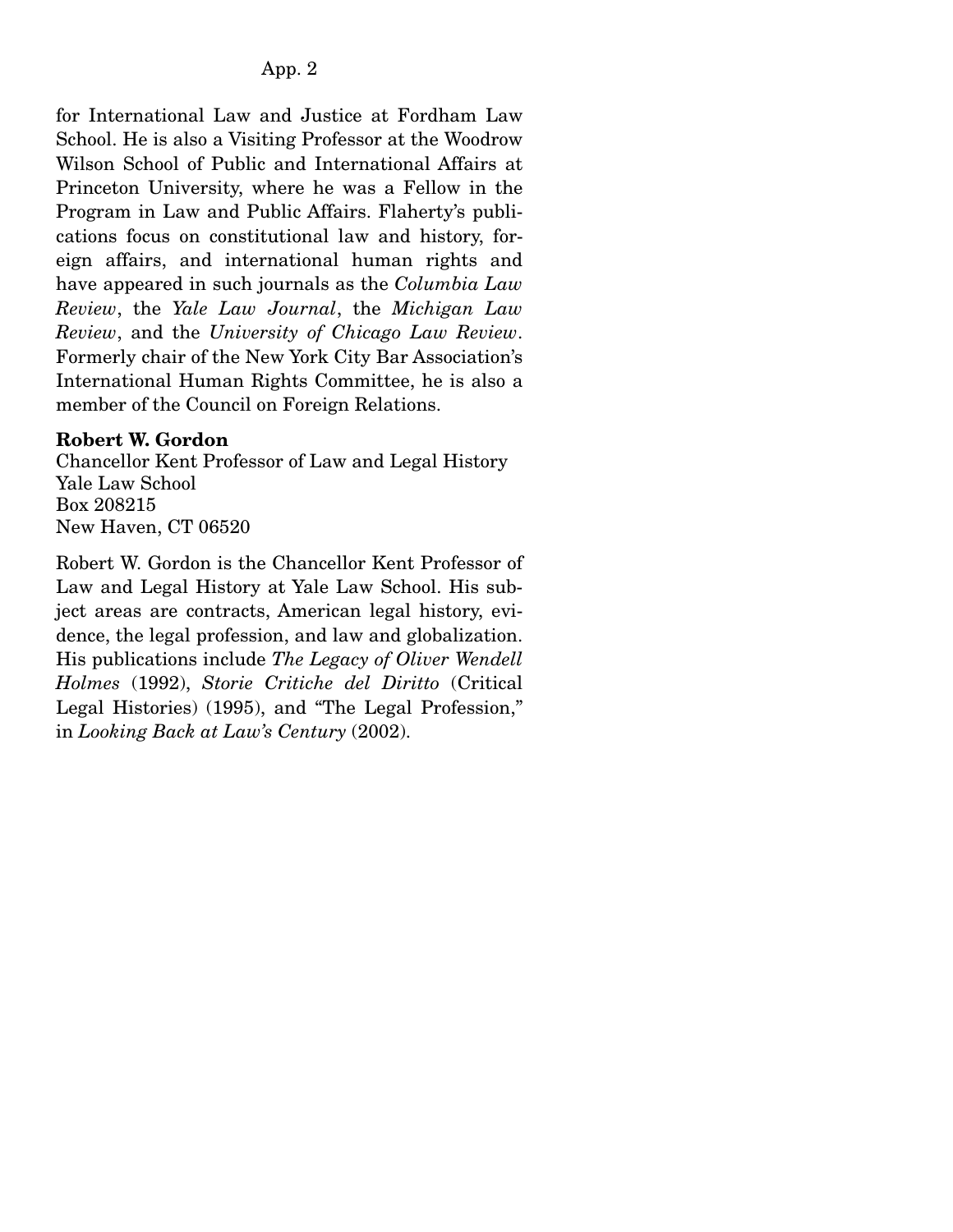#### App. 3

#### **Nasser Hussain**

Associate Professor of Law, Jurisprudence and Social Thought Amherst College 106 Clark House Amherst, MA 01002

Nasser Hussain teaches at Amherst College in the Department of Law, Jurisprudence and Social Thought. Previously he was a member of the Society of Fellows at Harvard University. He is the author of *The Jurisprudence of Emergency: Colonialism and the Rule of Law* (2003). His articles have appeared in a variety of journals, including the *Law and Society Review*, the *Boston Review*, and the *Stanford Law Review*.

#### **John V. Orth**

William Rand Kenan, Jr. Professor of Law University of North Carolina School of Law 100 Ridge Road Chapel Hill, NC 27599

John V. Orth is the William Rand Kenan, Jr. Professor of Law at the University of North Carolina. He is the author of *The Judicial Power of the United States: The Eleventh Amendment in American History* (1987), *Combination and Conspiracy: The Legal History of Trade Unionism, 1721-1906* (1991), *Due Process of Law: A Brief History* (2003), and *How Many Judges Does it Take to Make a Supreme Court? and Other Essays on Law and the Constitution* (2006), as well as numerous scholarly articles. He was an associate editor (for law) of the American National Biography and contributed to that series, as well as to the Oxford